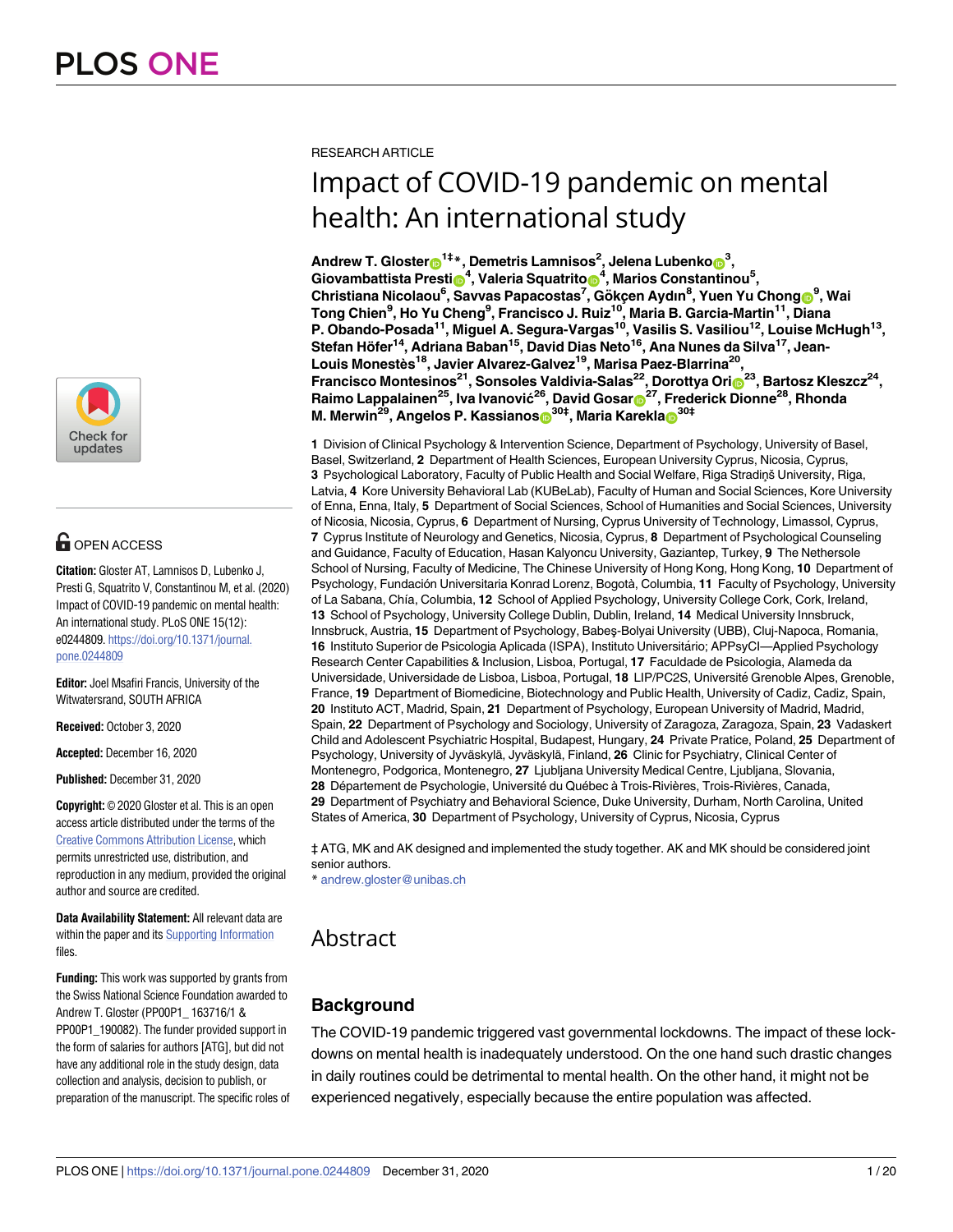<span id="page-1-0"></span>these authors are articulated in the 'author contributions' section. One of the authors is employed by a commercial affiliation: Private Pratice, Poland. This affiliation provided support in the form of salaries for authors [BK], but did not have any additional role in the study design, data collection and analysis, decision to publish, or preparation of the manuscript.

**Competing interests:** One of the authors is employed by a commercial affiliation: Private Pratice, Poland. This affiliation provided support in the form of salaries for author BK, but did not have any additional role in the study design, data collection and analysis, decision to publish, or preparation of the manuscript. This does not alter our adherence to PLOS ONE policies on sharing data and materials. No other authors have competing interests to declare.

## **Methods**

The aim of this study was to determine mental health outcomes during pandemic induced lockdowns and to examine known predictors of mental health outcomes. We therefore surveyed n = 9,565 people from 78 countries and 18 languages. Outcomes assessed were stress, depression, affect, and wellbeing. Predictors included country, sociodemographic factors, lockdown characteristics, social factors, and psychological factors.

## **Results**

Results indicated that on average about 10% of the sample was languishing from low levels of mental health and about 50% had only moderate mental health. Importantly, three consistent predictors of mental health emerged: social support, education level, and psychologically flexible (vs. rigid) responding. Poorer outcomes were most strongly predicted by a worsening of finances and not having access to basic supplies.

## **Conclusions**

These results suggest that on whole, respondents were moderately mentally healthy at the time of a population-wide lockdown. The highest level of mental health difficulties were found in approximately 10% of the population. Findings suggest that public health initiatives should target people without social support and those whose finances worsen as a result of the lockdown. Interventions that promote psychological flexibility may mitigate the impact of the pandemic.

## **Introduction**

The COVID-19 global pandemic caused by the severe acute respiratory syndrome coronavirus 2 (SARS-COV-2) virus triggered governmentally mandated lockdowns, social distancing, quarantines and other measures in the interest of public health. The mandated lockdowns abruptly and dramatically altered people's daily routines, work, travel, and leisure activities to a degree unexperienced by most people living outside of war zones. Simultaneously, the highly contagious, yet invisible virus transformed previously neutral situations to perceived potentially dangerous ones: social interaction, touching one's face, going to a concert, shaking someone's hand, and even hugging grandparents. Given these changes and looming threat, increases in anxiety and depression can be expected [[1\]](#page-17-0). Indeed, common psychological reactions to previous quarantines include post-traumatic symptoms, confusion, and anger [[2](#page-17-0)], though these data stem from quarantines of specific regions or a subgroup of exposed people, such as medical professionals. It therefore remains an empirical question whether such patterns are consistent when entire populations across the globe are simultaneously affected.

For most people, it stands to reason that governmentally mandated lockdowns decrease their activity levels and the number of stimuli experienced compared to pre-lockdown levels. The impact of reducing activities, stimuli and routines on the population is unknown, but various analogue situations can be used to make predictions, like death of a spouse [\[3](#page-17-0)]; hearing loss [\[4](#page-17-0)]; job loss [\[5\]](#page-17-0); long duration expeditions [\[6](#page-17-0)]; poor acculturation [[7\]](#page-17-0); and even ageing when combined with loneliness  $[8]$  $[8]$ . Each of these situations is associated with increases in psychological distress. This reduction of stimulations may lead to boredom and reductions in reinforcement, which has been associated with depression [[9\]](#page-17-0). The sum total of these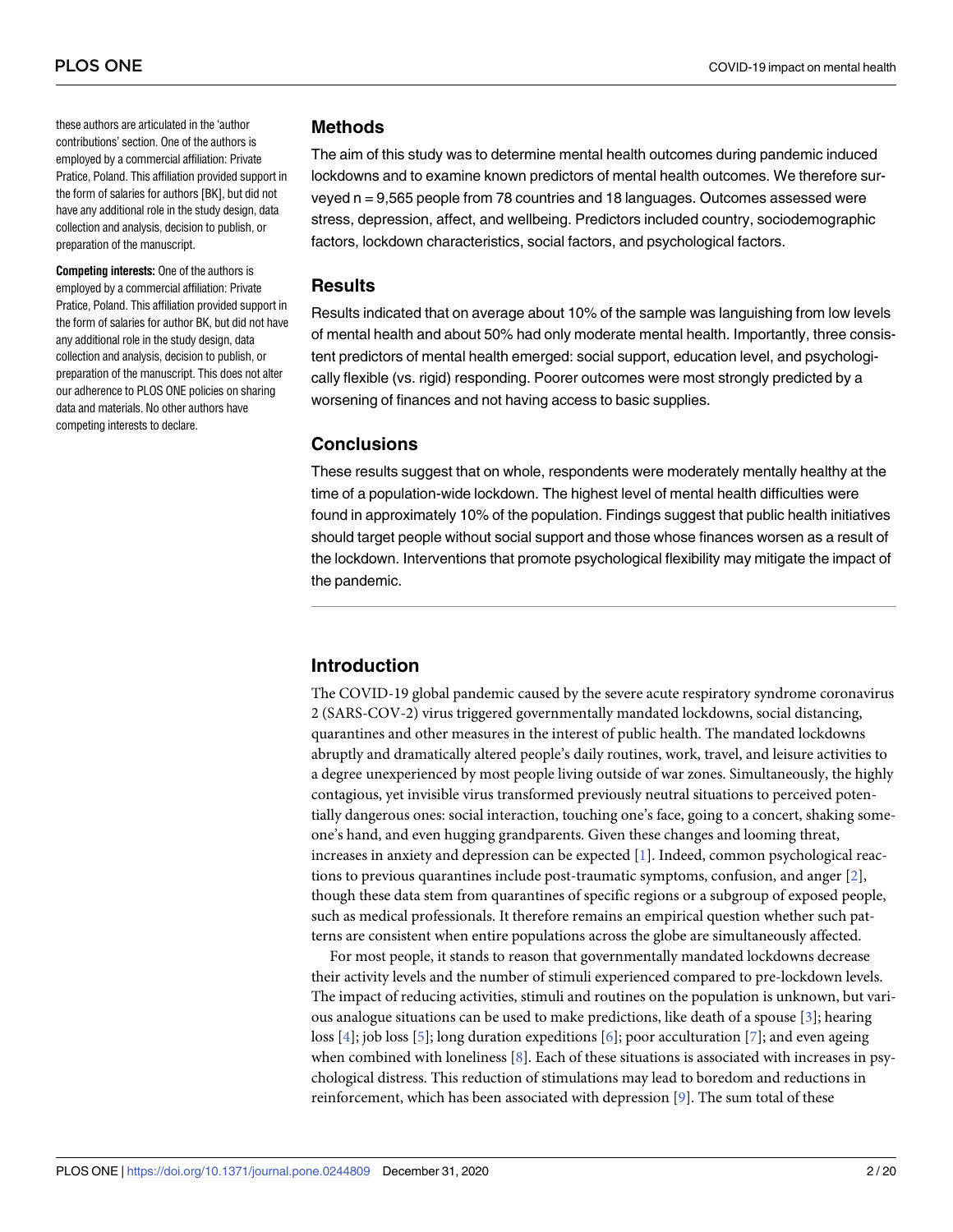<span id="page-2-0"></span>literatures, and some evidence from country specific studies on COVID-19 suggests that for some people, the mental distress in the form of stress, depression, and negative affect are likely reactions to the lockdown; therefore, people's wellbeing is likely to suffer. Indeed, increased loneliness, social isolation, and living alone are associated with increased mortality [[10](#page-17-0)]–the exact effect that mandated lockdown and social distancing rules aimed to counteract.

Alternately, the planned slowing down of daily routines can be beneficial. For example, vacations and weekends are highly sought-after–if not always achieved–periods of relaxation and stress reduction [[11](#page-17-0)]. Likewise, some religious and spiritual traditions encourage simplicity, mindfulness, and solitude with the goal of increasing wellbeing [\[12\]](#page-17-0). It is therefore conceivable that for some people the lockdown could offer a reprieve from daily hassles and stress and even lead to increases in wellbeing. It is therefore equally important to identify protective factors that can buffer against the negative effects of the lockdown.

Although nearly all people around the globe have been subject to some form of lockdown measures to contain the COVID-19 response, variations exist with respect to how each person is confined, even within a single country. For instance, during the COVID-19 pandemic some people were allowed to go to work, whereas others were required to work exclusively from home. For various reasons, some people had difficulty obtaining some basic supplies. Further, some were thrust into the situation of taking care of others (e.g., children, due to closing of schools). Finally, some people lost income as a result of the lockdown, and this is a known risk-factor for poor mental health [[13,](#page-17-0) [14](#page-17-0)]. Finally, a lockdown may be experienced differently the longer it continues and potentially when in confined spaces [\[2\]](#page-17-0). All of these lockdown-specific features may have an impact on one's mental health, but to date it remains inadequately explored.

As the risk of the pandemic continues, it is important to understand to what degree the virus-induced uncertainty and the lockdown-induced changes in daily routines impact stress, depression, affect, and wellbeing. Towards this end, it is important to identify factors that can mitigate potential negative psychological effects of pandemics and lockdowns. Various social and psychological factors have been identified in other contexts that may also help build resilience in large-scale pandemics such as COVID-19. On the social level, one such candidate is social support, which has repeatedly been found to positively impact mental health and wellbeing [\[15](#page-17-0)[–18\]](#page-18-0). Another social factor is the family climate and family functioning, which clearly impacts people's mental health [[19](#page-18-0), [20](#page-18-0)]. Psychological factors such as mindfulness and psychologically flexible response styles (as opposed to rigid and avoidant response styles) are behavioral repertoires that have previously been shown to buffer the impact of stress and facilitate wellbeing [[21–24\]](#page-18-0).

Given the scope of the COVID-19 pandemic, it is crucial to better understand how a pandemic and associated lockdowns impact on mental health. Thus, the aim of this study was to determine mental health outcomes and to examine known predictors of outcomes to identify psychological processes and contextual factors that can be used in developing public health interventions. It can be assumed, but remains untested, that those with risks in social-demographic factors, living conditions, social factors and psychological factors have more severe reactions to the lockdown. We therefore tested whether outcomes of stress, depression, affect, and wellbeing were predicted by country of residence, social demographic characteristics, COVID-19 lockdown related predictors, social predictors, and psychological predictors.

## **Methods**

#### **Participants**

The inclusion criteria were  $\geq$  18 years of age and ability to read one of the 18 languages (English, Greek, German, French, Spanish, Turkish, Dutch, Latvian, Italian, Portuguese,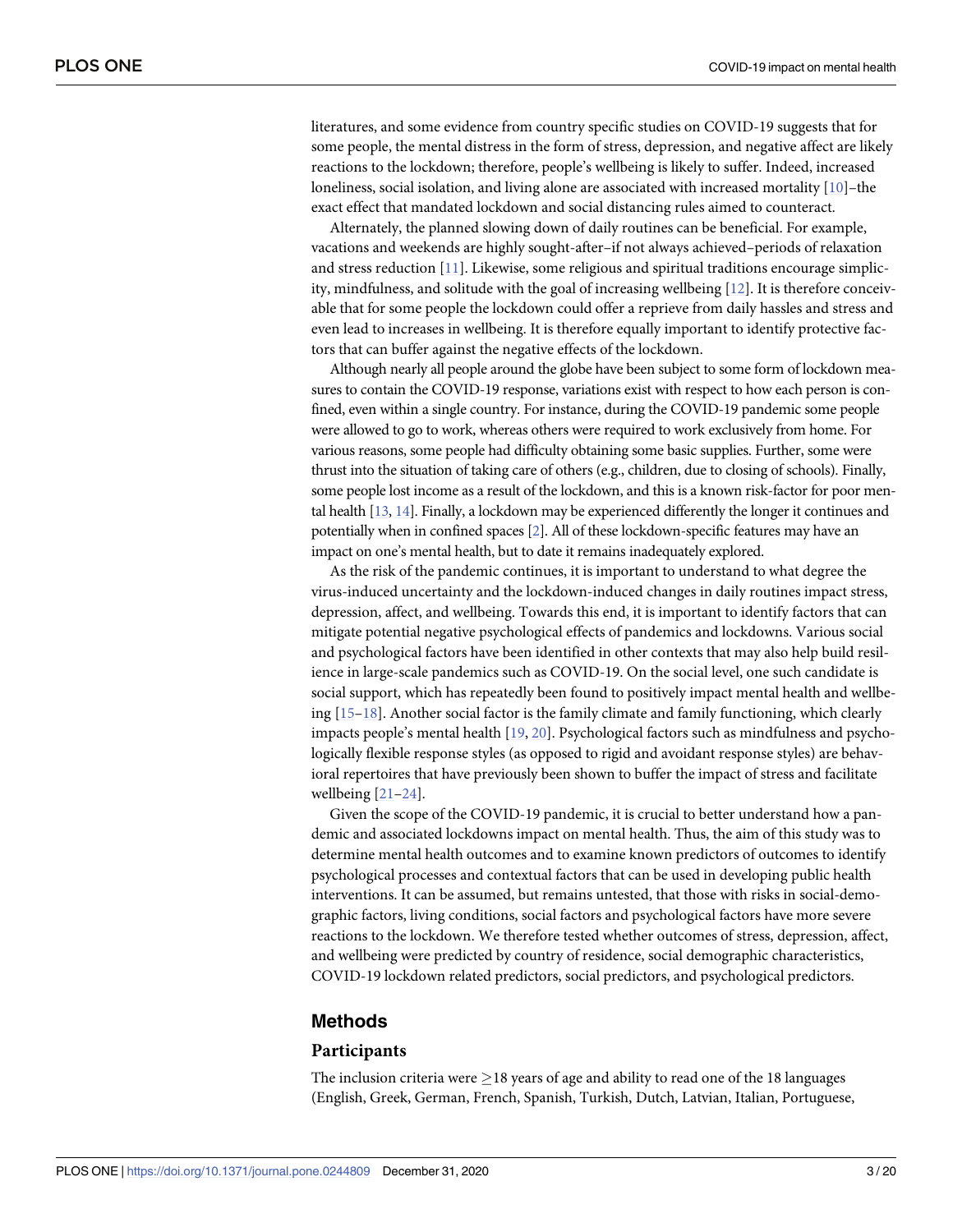<span id="page-3-0"></span>Finnish, Slovenian, Polish, Romanian, Hong Kong, Hungarian, Montenegrin, & Persian.). There were no exclusion criteria. People from all countries were eligible to participate.

### **Procedure**

Ethics approval was obtained from the Cyprus National Bioethics Committee (ref.: EEBK E $\Pi$ 2020.01.60) followed by site approvals from different research teams involved in data collection. All participants provided written informed consent prior to completing the survey (computer-based, e.g., by clicking "yes").

A population based cross-sectional study was conducted in order to explore how people across the world reacted to the COVID-19. The anonymous online survey was distributed using a range of methods. Universities emailed the online survey to students and academic staff and also posted the survey link to their websites. In addition, and in order to broaden the sample to older age groups and to those with different socio-demographic characteristics, the survey was disseminated in local press (e.g., newspapers, newsletters, radio stations), in social media (e.g., Facebook, Twitter, etc.), in professional networks, local hospitals and health centers and professional groups' email lists (e.g., medical doctors, teachers, engineers, psychologists, government workers), and to social institutions in the countries (e.g., churches, schools, cities/townships, clubs, etc.).

Data were collected for two months between 07th April and 07th June 2020. The majority of countries where data were collected had declared a state of emergency for COVID-19 during this time.

#### **Measures**

Well validated and established measures were used to assess constructs. When measures did not already exist in a language, they were subject to forward and backward translation procedures. Well-validated measures of predictors and outcomes and items measuring COVID-19 related characteristics were selected after a consensus agreement among the members of this study.

## **Predictors**

**Country.** Respondents' countries were coded and entered as predictors.

**Socio-demographic status.** Participants responded to questions related to their sociodemographic characteristics including their age, gender, country of residence, marital status, employment status, educational level, whether they have children as well as their living situation.

**Lockdown variables.** Participants responded to questions related to lockdown including length of lockdown, whether they need to leave home for work, any change in their finances, whether they were able to obtain basic supplies, the amount of their living space confined in during the lockdown. They were also asked whether they, their partner, or a significant other was diagnosed with COVID-19.

**Social factors.** Social factors were measured using the Brief Assessment of Family Functioning Scale (BAFFS; [[25](#page-18-0)]) and the Oslo Social Support Scale (OSSS; [\[26\]](#page-18-0)). The BAFFS items are summed to produce a single score with higher scores indicating worse family functioning. The OSSS items are summed up and provide three levels types of social support: low (scored 3–8), moderate (scored 9–11) and high (scored 12–14).

**Psychological factors.** Psychological factors including mindfulness and psychological flexibility. Mindfulness was measured using the Cognitive Affective Mindfulness Scale (CAMS; [\[27\]](#page-18-0)). The CAMS produces a single score with higher scores indicating better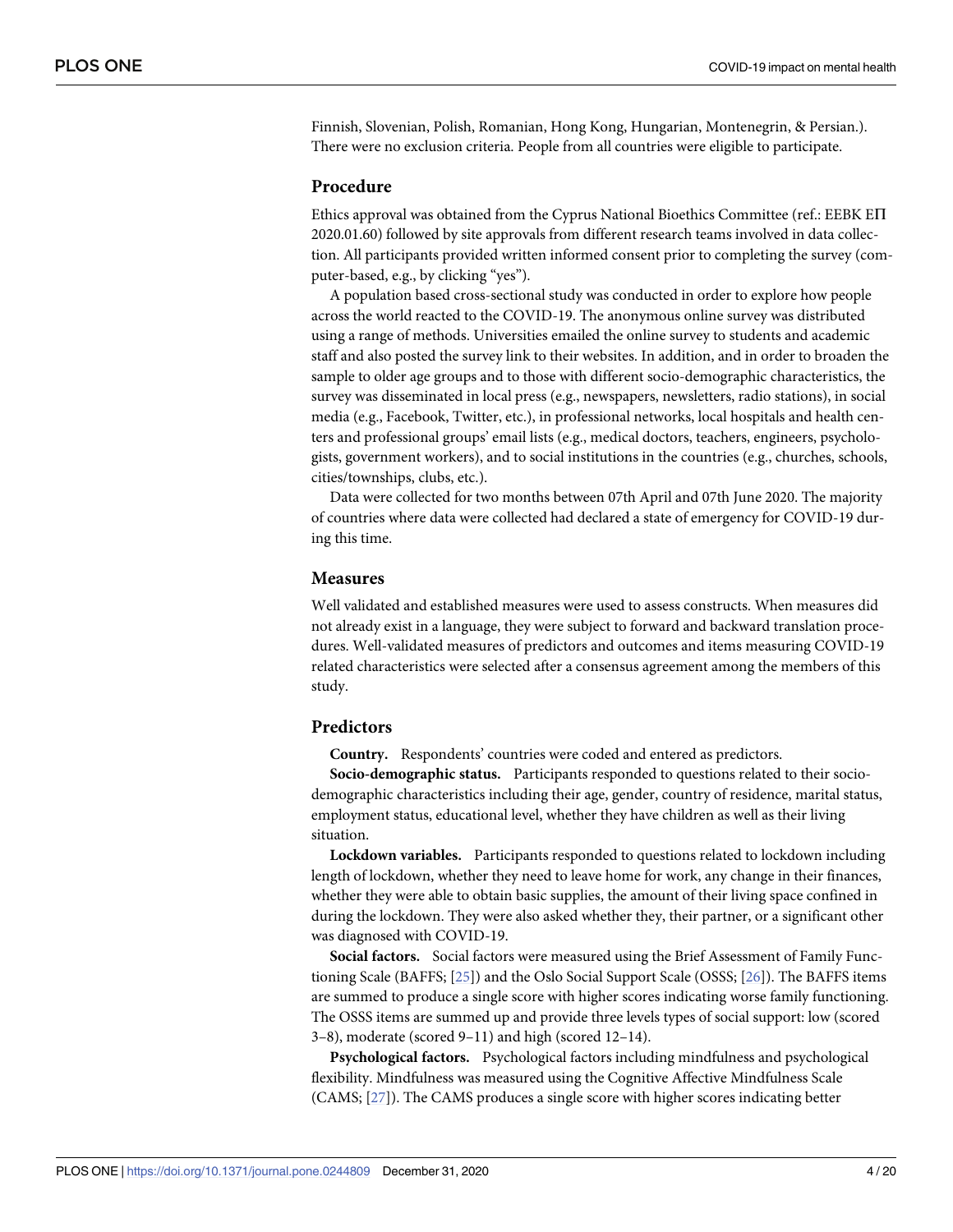<span id="page-4-0"></span>mindfulness qualities. Psychological flexibility (e.g., hold one's thoughts lightly, be accepting of one's experiences, engage in what is important to them despite challenging situations) was measured using the Psyflex scale [\[28\]](#page-18-0). The Psyflex produces a single score with higher scores indicating better psychological flexibility qualities.

#### **Outcomes**

**Stress.** Stress was measured using the Perceived Stress Scale (PSS; [\[29\]](#page-18-0)). The PSS assesses an individual's appraisal of how stressful situations in their life are. Items ask about people's feelings and thoughts during the last month. A total score is produced, with higher scores indicating greater overall distress.

**Depression.** Depressive symptomatology was assessed using two items from the disengagement subscale of the Multidimensional State Boredom Scale (MSBS; [\[30\]](#page-18-0)). These items assessed wanting to do pleasurable things but not finding anything appealing (i.e., boredom), as well as wasting time. Based on concepts of reinforcement deprivation (i.e., lack of access to or engagement with positive stimuli) that is known to contribute to depression, we added an item that measured how rewarding or pleasurable people found the activities that they were engaging in (i.e., reinforcement). Higher scores indicated higher depressive symptomatology.

**Positive affect/ negative affect.** The Positive And Negative Affect Scale (PANAS) was used to measure affect [[31](#page-18-0)]. The original version of the questionnaire was used with five additional items: bored, confused, angry, frustrated and lonely. All items were scored on a 5-point Likert type scale, ranging from  $1 =$  very little/not at all to  $5 =$  extremely and summed up so that higher scores in the positive-related items indicating higher positive affect and higher scores in the negative-related items indicating higher negative affect. In order to capture additional dimensions of negative affect believed to be relevant to the COVID-19 lockdowns, we additionally added five items: bored, confused, angry, frustrated, lonely.

**Wellbeing.** Wellbeing was assessed using the Mental Health Continuum Short Form (MHC-SF; [\[32\]](#page-18-0)); which assesses three aspects of wellbeing: emotional, psychological, and social. The MHC-SF produces a total score and scores for each of the three aspects of wellbeing. The MHC-SF can also be scored to produce categories of languishing (i.e., low levels of emotional, psychological, and social well-being), flourishing (i.e., high levels of emotional psychological and social well-being almost every day), and moderately mentally healthy (in between languishing and flourishing).

#### **Statistical analysis**

The mean and standard deviation was calculated for dependent variables that follow the normal distribution while the median and interquartile range (IQR) were computed for non-normally distributed data. Bivariable association between an outcome variable and each predictor was investigated with ANOVA test for categorical predictor and univariable linear regression for numerical predictor. Linear mixed-effect model with random effect for country was performed to consider simultaneously several predictors in the same model and to account for the variation in outcome variable between countries. Four separate linear mixed-effect models were used for each outcome variable, one for each set of socio-demographic, lockdown, social and psychosocial predictors and multicollinearity for each set of predictors was investigated with the variation inflation criterion (VIF). Standardized regression coefficients were computed as effect size indices to measure the strength of the association between predictor variables and outcome variables. The comparison between the country mean and overall mean for each outcome variable was estimated though a linear regression model with dependent variable the mean centering outcome and predictor the country. Cohen's d effect size of the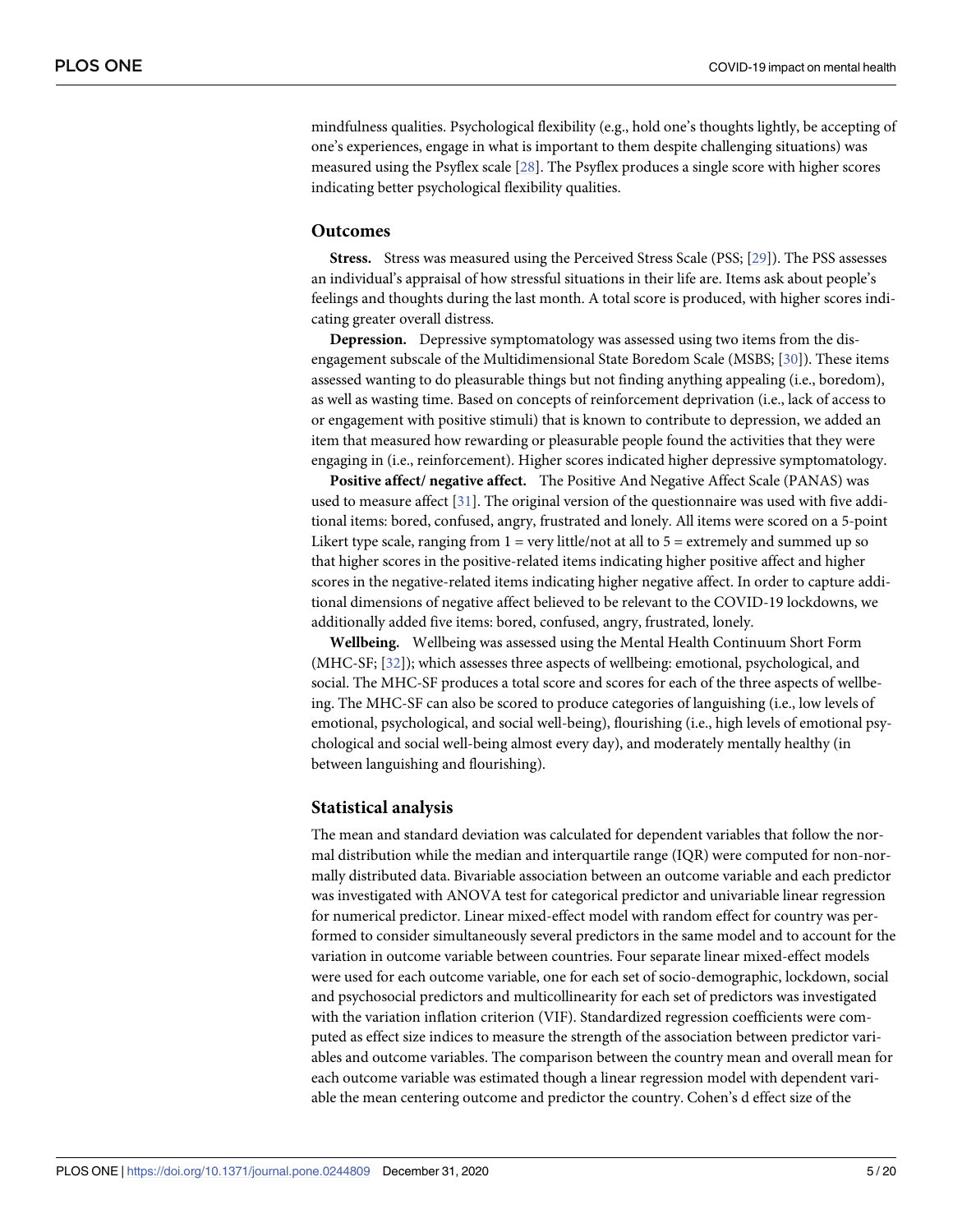<span id="page-5-0"></span>standardize difference between country mean and the overall mean was computed as a measure of the magnitude of the difference between the two means.

The whole sample was used in linear mixed-effect models while for the comparison of country mean to the overall mean was used the sample from countries with sample size  $\geq$ 100. The R packages *lme4* and *effect sizes* were used for fitting the linear mixed effect model and to compute the standardized regression coefficients of the linear mixed effect models [\[33\]](#page-18-0). Significance test and confidence intervals were calculated at a significance level of 0.05. The following cut-off values were used for the evaluation of the effect sizes: 'tiny'  $\leq 0.05$ , 'very small' from 0.05 to  $\leq$  0.10, 'small' from 0.10 to  $\leq$  0.20, 'medium' from 0.20 to  $\leq$  0.30, 'large' from 0.30 to  $\leq$  0.40 and 'very large'  $>$  0.40 [\[34\]](#page-18-0).

## **Results**

#### **Descriptive**

Participants were n = 9,565 people from 78 countries. See supporting [information](#page-15-0) for a participation flowchart (S1 [Appendix\)](#page-16-0). The countries with the largest samples were: Latvia (n = 1285), Italy (n = 962), Cyprus (n = 957), Turkey (n = 702), Switzerland (n = 550), Hong Kong (n = 516), Colombia (n = 485), Ireland (n = 414), Austria (n = 368), Romania (n = 339), Portugal (n = 334), France (n = 313), Spain (n = 296), Germany (n = 279), Hungary (n = 273), Greece (n = 270), USA (n = 268), Finland (n = 157), Montenegro (n = 147), Poland (n = 135), United Kingdom ( $n = 100$ ), Slovenia ( $n = 77$ ), and Canada ( $n = 60$ ). The remaining countries are listed in the supporting information (S1 [Table](#page-15-0)).

## **Outcome variables**

The means, standard deviations, and where appropriate percentage of participants within categories of the five outcome variables can be seen in [Table](#page-6-0) 1.

#### **Predictor variables**

**Countries.** A full list of countries can be found in the supporting information (S1 [Table\)](#page-15-0). **Socio-demographic status.** The mean age was 36.9 (13.3) years. A majority of participants were female (77.7%), approximately a fifth male (22.0%), and small minority identified as other (0.3%). More than half of the respondents were either in a relationship (25.7%) or married (36.1%), almost a third were single (30.8%), and the rest were either divorced (5%), widower (1.1%) or other (1.3%). Participants indicated that they lived: alone (14.6%), with both parents (20.8%), one parent (5.1%), with their own family including partner and children (54.1%), or with friends or roommates (5.5%). Less than half of respondents had children (40.8%). Approximately half of the participants were working full time (53.4%), almost a fifth were working part-time (17.5%), 23.2% were unemployed and a small minority were either on parental leave (2.2%) or retired (3.7%).

**COVID-19 lockdown variables.** At the time of responding, participants were in lockdown or self-isolation for a median of 5.0 (3.0 IQR) weeks. Most people indicated that they had not been infected with COVID-19 (88.0%), a small minority indicated they had been infected (1.4%) and the rest had symptoms but were unsure (10.6%). Similar patterns were seen with reported infection rates of partners (no: 92.2%, yes: 0.7%, unsure: 7.1%) and of people close to them (no: 86.0%; yes: 5.6%; unsure: 8.4%). With respect to leaving the house for work, almost half (47.7%) indicated that this never occurred, 7.7% indicated leaving only once, whereas an almost equal number indicated leaving a couple times per week (23.7%) or more than three times per week (21.0%). Nearly all participants indicated they were able to obtain all the basic supplies they needed (93.5%). Participants reported having a median inner living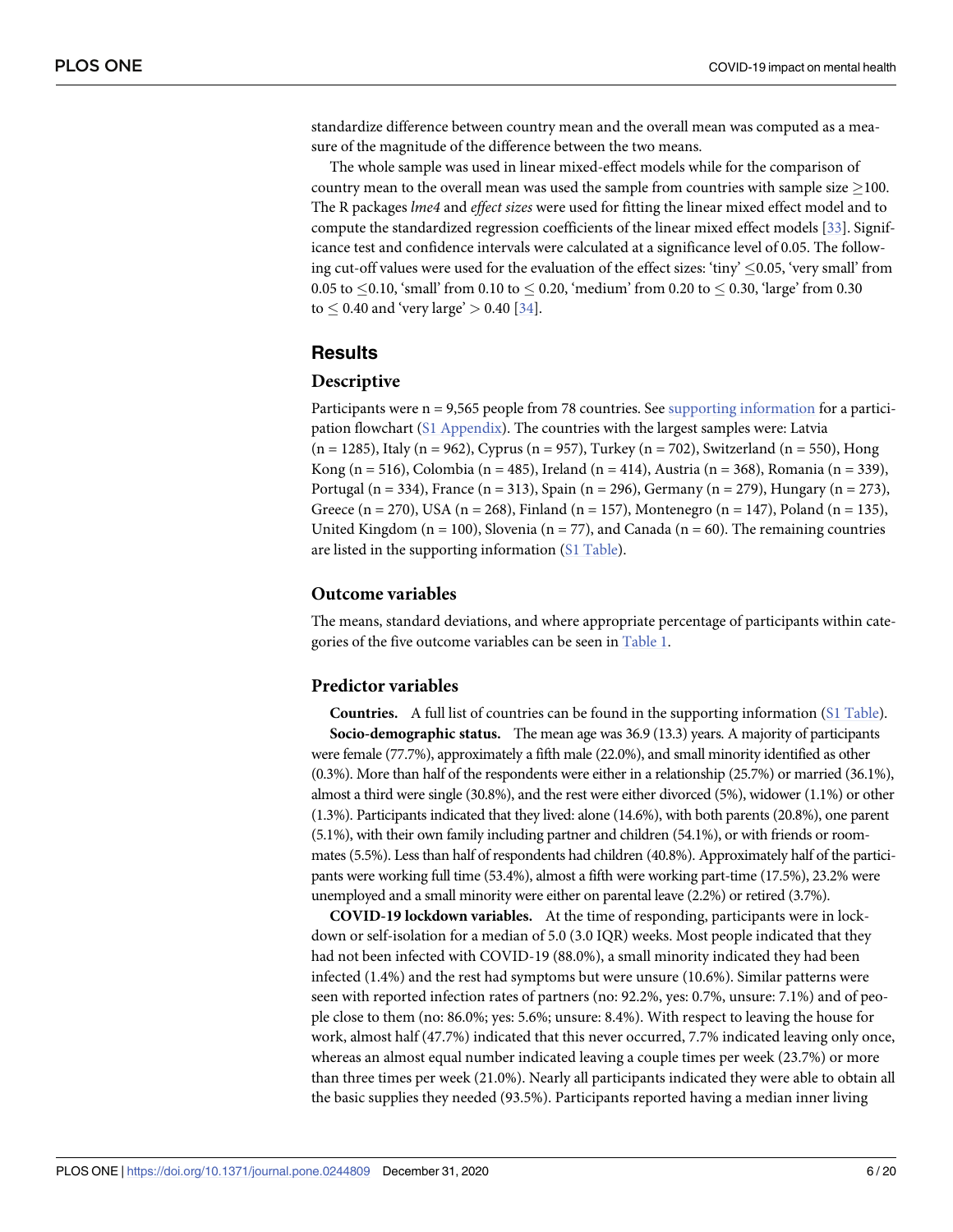|                             | Mean $(M)$ (SD) | %                    |
|-----------------------------|-----------------|----------------------|
| Outcomes                    |                 |                      |
| <b>Stress</b>               | 17.1(7.5)       |                      |
| Low                         |                 | 33.0%                |
| Moderate                    |                 | 55.9%                |
| High                        |                 | 11.1%                |
| Depression Symptoms         | 6.6(2.3)        |                      |
| Lack of Reinforcement       | 2.1(1.0)        | 25.8% <sup>a</sup>   |
| Boredom                     | 2.4(1.1)        | $32.4%$ <sup>a</sup> |
| <b>Waste Time</b>           | 2.4(1.1)        | $47.4%$ <sup>a</sup> |
| <b>Positive Affect</b>      | 30.0(8.1)       |                      |
| Negative Affect             | 19.6(7.8)       |                      |
| Wellbeing                   | 41.0(14.0)      |                      |
| Languishing                 |                 | 10.1%                |
| Moderately Mentally Healthy |                 | 50.0%                |
| Flourishing                 |                 | 39.9%                |
| Predictors                  |                 |                      |
| Family Functioning          | 5.5(1.9)        |                      |
| Social Support              | 9.9(2.1)        |                      |
| Mindfulness                 | 26.7(3.2)       |                      |
| Psychological Flexibility   | 21.8(4.1)       |                      |

<span id="page-6-0"></span>**[Table](#page-5-0) 1. Descriptive statistics for outcomes and predictors (continuous variables).**

*Note*: Possible ranges of the scales were as follows: Stress (PSS; 0–40); Reinforcement (1–4); Boredom (MSBS; 1–4); Positive Affect (PANAS-P; 10–50); Negative Affect (PANAS-N, plus; 15–75); Wellbeing (MHC-SF; 0–70); Family Functioning (BAFFS; 3–12); Social Support (OSSS; 3–14); Mindfulness (CAMS-R; 0–40); Psychological Flexibility (Psyflex; 6–30)

 $a = %$  of participants who responded with "lot" or "extremely".

<https://doi.org/10.1371/journal.pone.0244809.t001>

space of 90.0 square meters (80.0 IQR) and median outdoor space of 20.0 square meters (192.1 IQR). Finally, with respect to finances, more than half indicated that their financial situation remained about the same (57.9%), a minority indicated it improved (8.9%), and a third reported that their finances had gotten worse (33.3%).

**Social and psychological predictors.** Mean values of the other predictors (i.e., social predictors and psychological predictors) can be seen in Table 1.

#### **Multivariate analyses**

**Stress.** Results of multivariate analyses for the outcome of stress can be seen in [Table](#page-7-0) 2. The largest protective factor against stress was social support (high support vs low support (-3.35, 95%CI, -3.39 to -2.92), with a very large effect size). Positive predictors of stress with large effect sizes were being female (2.42, 95%CI, 2.07 to 2.77) and worsening of finances (2.32, 95%CI, 1.68 to 2.96), whereas psychological flexibility buffered this response (-0.65, 95%CI, -0.69 to -0.62). Higher education levels were also associated with lower levels of stress, with a large effect size (see [Table](#page-7-0) 2). Moderate effect sizes for predictors associated with less stress were older age (-0.13, 95%CI, -0.14, -0.11) and mindfulness (-0.69, 95%CI, -0.74, -0.64). Moderate effect sizes of predictors associated with more stress were worse family functioning (0.98, 95%CI, 0.90, 1.06) and not being able to obtain all basic supplies (1.82 95%CI, 1.12, 2.52).

Differences in reported levels of stress across countries were largely negligible, with the exception of two countries that reported higher levels of stress (Hong Kong (2.85, 95%CI, 2.22,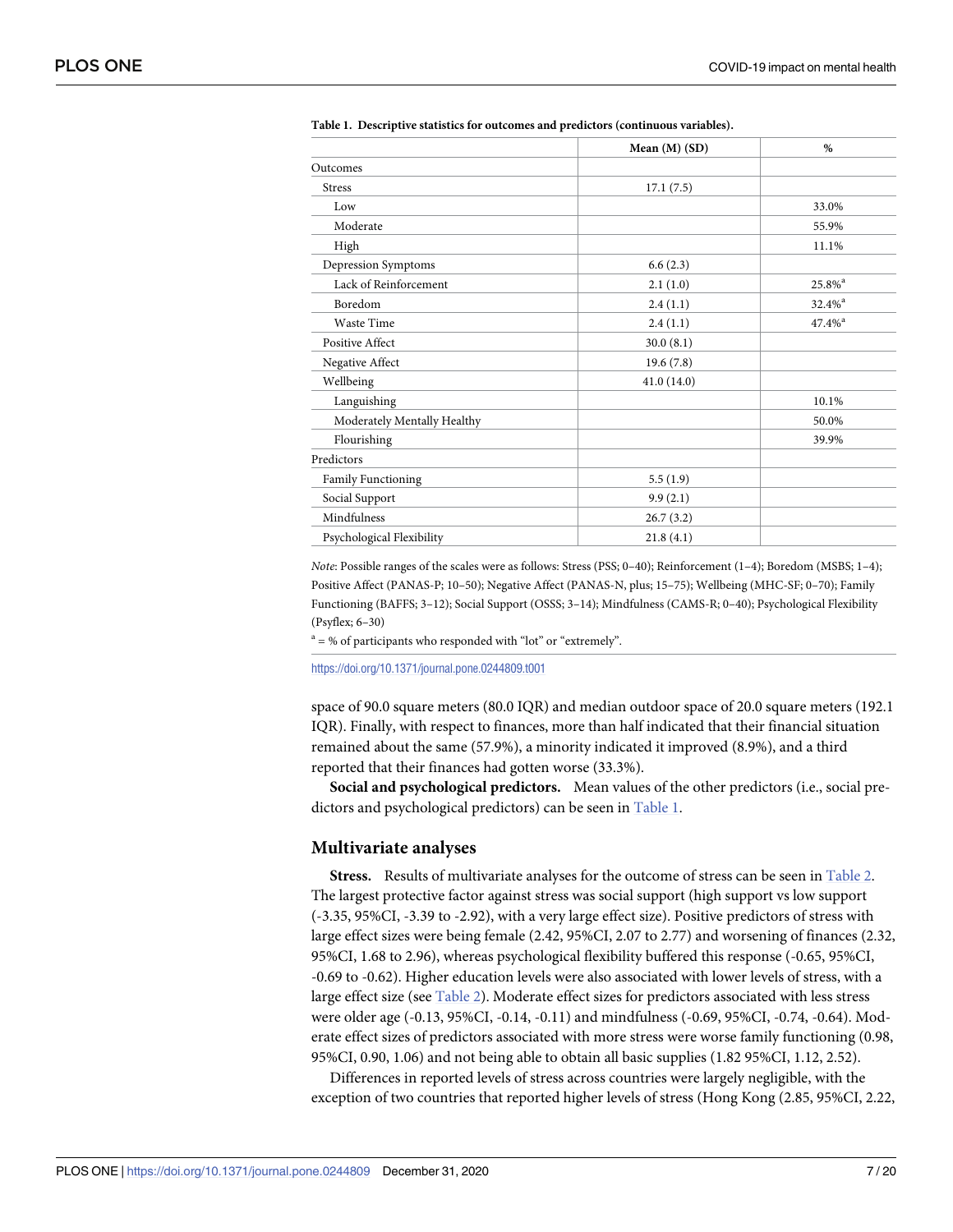|                                    | <b>PSS Score</b>              |                             |
|------------------------------------|-------------------------------|-----------------------------|
|                                    | Coefficient (95% CI)          | Effect Size (95% CI)        |
| Socio Demographic Predictors       |                               |                             |
| Sex                                |                               |                             |
| Male                               | Ref                           | Ref                         |
| Female                             | 2.42 (2.07, 2.77)             | 0.34(0.29, 0.39)            |
| Age                                | $-0.13(-0.14,-0.11)$          | $-0.23$ $(-0.26, -0.19)$    |
| Employment                         |                               |                             |
| Working (full time)                | Ref                           | Ref                         |
| Working (part time)                | $0.23$ (-0.18, 0.64)          | $0.03$ (-0.02, 0.09)        |
| Unemployed                         | 1.08(0.66, 1.51)              | 0.15(0.09, 0.21)            |
| On parental leave                  | $-0.05$ $(-1.03, 0.94)$       | $-0.01$ $(-0.14, 0.13)$     |
| Retired                            | $-0.39(-1.25, 0.58)$          | $-0.05$ $(-0.17, 0.07)$     |
| Education                          |                               |                             |
| Primary School                     | Ref                           | Ref                         |
| High School                        | $-2.55$ ( $-4.18$ , $-0.92$ ) | $-0.36$ $(-0.60, -0.13)$    |
| Some College/University            | $-2.11(-3.74, -0.47)$         | $-0.30$ $(-0.53, -0.07)$    |
| Graduated from College/University  | $-2.49(-4.10, -0.87)$         | $-0.36$ $(-0.59, -0.13)$    |
| Master/Postgraduate                | $-2.81(-4.42,-1.19)$          | $-0.40$ $(-0.63, -0.17)$    |
| Doctoral level                     | $-2.50$ ( $-4.17, -0.82$ )    | $-0.36$ $(-0.60, 0.17)$     |
| Other                              | $-1.78$ $(-3.60, 0.03)$       | $-0.26$ $(-0.51, 0.00)$     |
| Marital status                     |                               |                             |
| Single                             | Ref                           | Ref                         |
| In a relationship/engaged          | $0.20(-0.24, 0.64)$           | $0.03$ ( $-0.03$ , $0.09$ ) |
| Married                            | $0.11 (-0.46, 0.69)$          | $0.02$ ( $-0.06, 0.10$ )    |
| Divorced                           | $-0.74$ ( $-1.53$ , 0.03)     | $-0.10(-0.21, 0.00)$        |
| Widower                            | $0.50$ ( $-0.95$ , 1.95)      | $0.07 (-0.13, 0.27)$        |
| Other                              | $0.30(-0.99, 1.59)$           | $0.04$ ( $-0.14$ , $0.22$ ) |
| Living situation                   |                               |                             |
| Live alone                         | Ref                           | Ref                         |
| Live with parents                  | $-0.18(-0.35, 0.73)$          | $-0.03$ $(-0.10, 0.05)$     |
| Live with one of parents           | 0.96(0.29, 1.80)              | 0.13(0.03, 0.24)            |
| Live with my own family            | $-0.70$ $(-1.37, -0.26)$      | $-0.10$ $(-0.17, -0.02)$    |
| Live with friends/roommates        | $-0.05$ $(-0.66, 0.81)$       | $-0.01$ $(-0.11, 0.09)$     |
| Having children                    |                               |                             |
| Yes                                | Ref                           | Ref                         |
| No                                 | $-0.72$ ( $-1.18$ , $-0.26$ ) | $-0.10$ $(-0.16, -0.04)$    |
| <b>Lockdown Predictors</b>         |                               |                             |
| Weeks in quarantine/self-isolation | $0.05$ ( $-0.00, 0.14$ )      | 0.00(0.00, 0.05)            |
| Leave for work                     |                               |                             |
| No                                 | Ref                           | Ref                         |
| Once only                          | $0.14 (-0.51, 0.79)$          | $0.02$ ( $-0.07, 0.11$ )    |
| A couple of times                  | $-0.97(-1.41,-0.53)$          | $-0.13$ $(-0.19, -0.07)$    |
| More than 3 times per week         | $-1.03$ ( $-1.50$ , $-0.56$ ) | $-0.14$ $(-0.21, -0.08)$    |
| Changes in finance                 |                               |                             |
| Have gotten better                 | Ref                           | Ref                         |
| Stayed about the same              | $0.54$ ( $-0.06$ , 1.15)      | $0.07$ ( $-0.01$ , $0.15$ ) |
| Have gotten worse                  | 2.32(1.68, 2.96)              | 0.31(0.23, 0.40)            |
|                                    |                               |                             |

<span id="page-7-0"></span>**[Table](#page-6-0) 2. Predictors of stress.**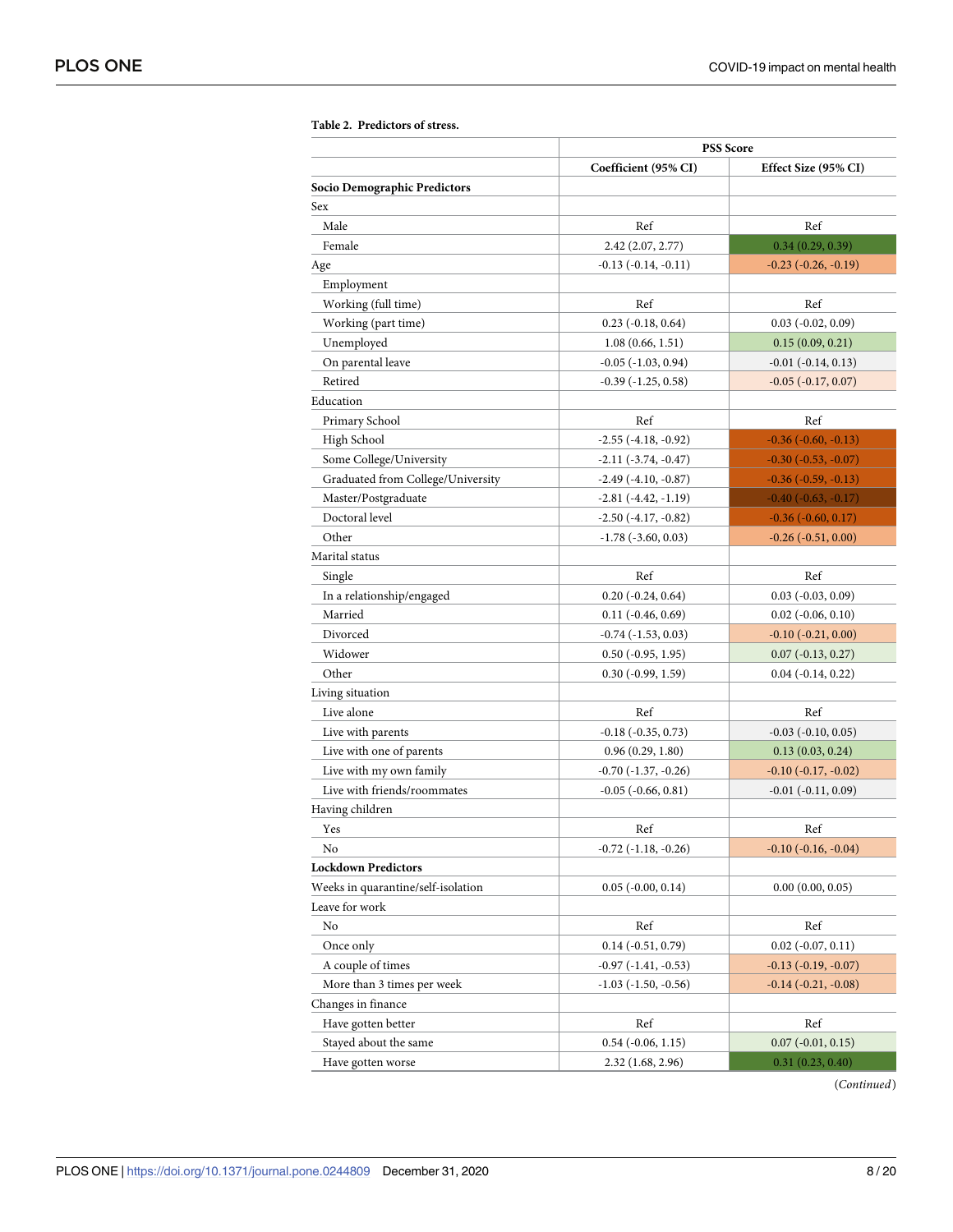|                                 |                               | <b>PSS Score</b>         |  |
|---------------------------------|-------------------------------|--------------------------|--|
|                                 | Coefficient (95% CI)          | Effect Size (95% CI)     |  |
| Obtain all basic supplies       |                               |                          |  |
| Yes                             | Ref                           | Ref                      |  |
| N <sub>0</sub>                  | 1.82 (1.12, 2.52)             | 0.24(0.15, 0.34)         |  |
| Inner living space (m2)         | $-0.02$ ( $-0.03$ , $-0.00$ ) | $-0.03$ $(-0.06, -0.01)$ |  |
| Outer space (m2)                | $-0.00$ $(-0.00, 0.00)$       | $-0.01$ $(-0.03, 0.01)$  |  |
| <b>Social Predictors</b>        |                               |                          |  |
| <b>Family Functioning Score</b> | 0.98(0.90, 1.06)              | 0.24(0.22, 0.26)         |  |
| Perceived Social support        |                               |                          |  |
| Low                             | Ref                           | Ref                      |  |
| Moderate                        | $-2.09$ $(-2.45, -1.72)$      | $-0.27$ $(-0.32, -0.23)$ |  |
| High                            | $-3.35$ $(-3.79, -2.92)$      | $-0.44$ $(-0.49, -0.38)$ |  |
| <b>Psychological Predictors</b> |                               |                          |  |
| Mindfulness                     | $-0.69$ $(-0.74, -0.64)$      | $-0.29$ $(-0.31, -0.27)$ |  |
| Psychological Flexibility       | $-0.65$ ( $-0.69, -0.62$ )    | $-0.36$ $(-0.38, -0.34)$ |  |

<span id="page-8-0"></span>**Table 2.** (Continued)

*Note*: Effect size interpretation: tiny (0–0.05); very small (0.05–0.10); small (0.10–0.20); medium (0.20–0.30); large (0.30–0.40); very large (*>*.40); Color code: light green–dark green (tiny–very large positive effect); light red–dark red (tiny–very large negative effect)

<https://doi.org/10.1371/journal.pone.0244809.t002>

3.49) and Turkey (2.47, 95%CI, 1.93, 3.02)) and two that reported lower levels of stress (Portugal (-2.50, 95%CI, -3.29, -1.71) and Montenegro (-3.30, 95%CI, -4.49, -2.11)) than the average stress level across all countries. See supporting [information](#page-15-0) for information on each country [\(S2](#page-15-0)[–S6](#page-16-0) Tables).

**Depression.** Results of multivariate analyses for the outcome of depression can be seen in [Table](#page-9-0) 3. The strongest predictor of depression was social support, such that high (-1.30, 95% CI, -1.44, -1.16) and medium levels (-0.73, 95%CI, -0.85, -0.62) of social support were protective against depression (relative to low levels) with a very large and large effect sizes, respectively. The only other large effect size was for psychological flexibility, which also served in a protective manner (-0.20, 95%CI, -0.22, -0.19). Moderate effect sizes of predictors associated with less depression symptoms were also observed for higher education levels (see [Table](#page-9-0) 3). Moderate effect sizes of predictors associated with more depression were worse family functioning (0.29, 95%CI, 0.27, 0.32) and not being able to obtain all basic supplies (0.49, 95%CI, 0.27, 0.70).

The amount of depression symptoms reported on average within countries was similar for most countries with the exception of one country with lower reported levels than average with a large effect size (Austria (-0.71, 95%CI, -0.95, -0.47)) and one with higher levels than average with a large effect size (USA (0.85, 95%CI, 0.58, 1.13)). See supporting [information](#page-15-0) for information on each country ([S2](#page-15-0)–[S6](#page-16-0) Tables).

**Affect.** Results of multivariate analyses for the outcome of affect can be seen in [Table](#page-11-0) 4. With respect to positive affect, social support (high support vs low support (5.69, 95%CI, 5.23, 6.16) and psychological flexibility (0.77, 95%CI, 0.74, 0.81) were both predictors with very large effect sizes. Interestingly, those who left their house more than three times per week had higher levels of positive affect than those that did not leave their house for work (1.68, 95%CI, 1.18, 2.17), with a medium effect size. Higher education levels were associated with higher levels of positive affect with a medium to large effect size (see [Table](#page-11-0) 4, PANAS-Positive).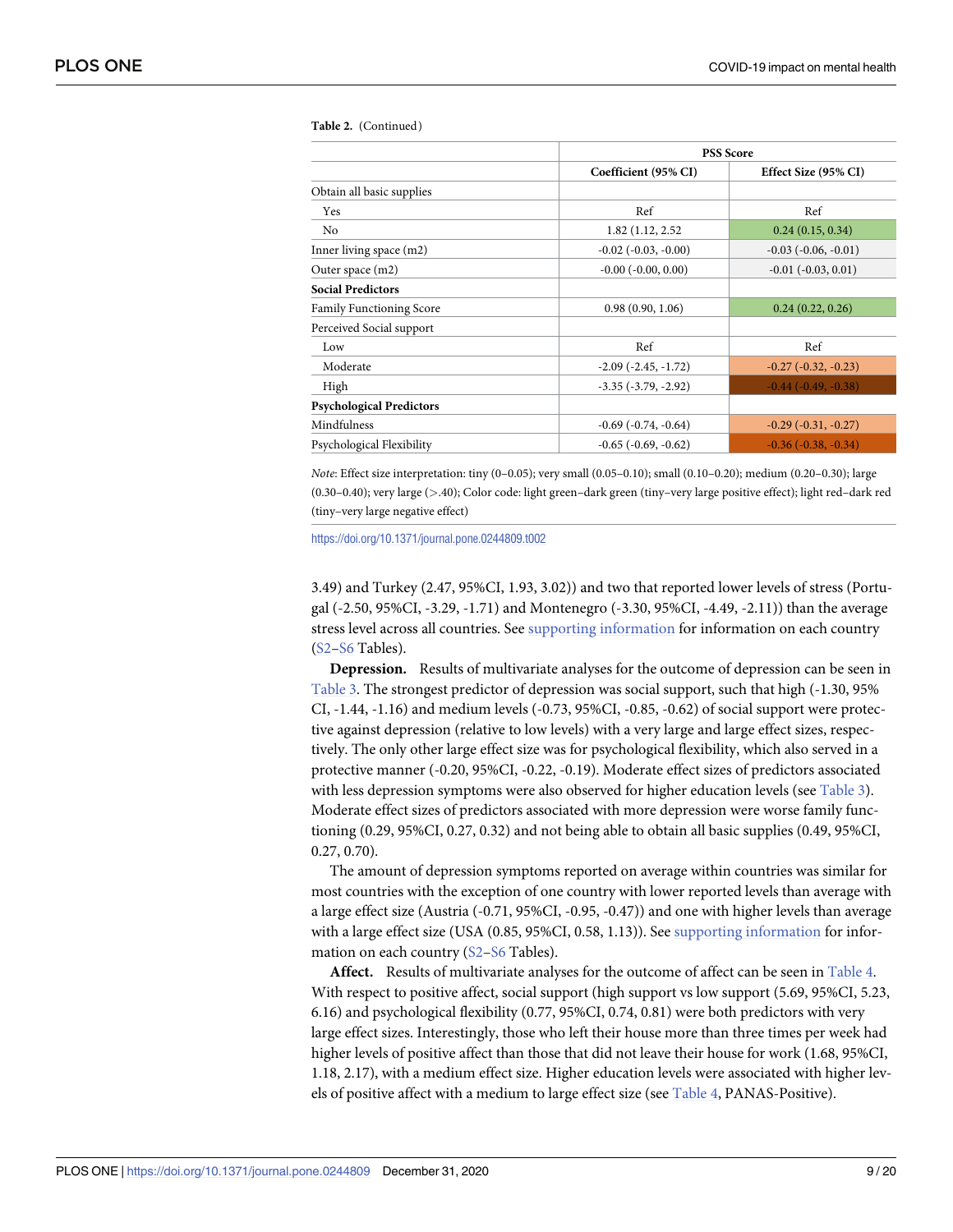<span id="page-9-0"></span>

|                                    | <b>MSBS</b> Score            |                              |
|------------------------------------|------------------------------|------------------------------|
|                                    | Coefficient (95% CI)         | Effect Size (95% CI)         |
| Socio Demographic Predictors       |                              |                              |
| Sex                                |                              |                              |
| Male                               | Ref                          | Ref                          |
| Female                             | $0.08(-0.03, 0.19)$          | $0.04$ ( $-0.01$ , $0.09$ )  |
| Age                                | $-0.03$ $(-0.03, -0.02)$     | $-0.17$ $(-0.20, -0.14)$     |
| Employment                         |                              |                              |
| Working (full time)                | Ref                          | Ref                          |
| Working (part time)                | $-0.05$ ( $-0.17, 0.08$ )    | $-0.02$ $(-0.08, 0.04)$      |
| Unemployed                         | 0.28(0.14, 0.40)             | 0.12(0.06, 0.18)             |
| On parental leave                  | $-0.04$ ( $-0.34$ , $0.26$ ) | $-0.02$ ( $-0.16$ , $0.12$ ) |
| Retired                            | $0.24 (-0.02, 0.51)$         | $0.11 (-0.01, 0.23)$         |
| Education                          |                              |                              |
| Primary School                     | Ref                          | Ref                          |
| High School                        | $-0.20$ $(-0.70, 0.30)$      | $-0.09$ $(-0.32, 0.14)$      |
| Some College/University            | $-0.15$ $(-0.65, 0.35)$      | $-0.09$ $(-0.32, 0.14)$      |
| Graduated from College/University  | $-0.44$ $(-0.94, 0.05)$      | $-0.20$ $(-0.43, 0.02)$      |
| Master/Postgraduate                | $-0.62$ $(-1.11, -0.12)$     | $-0.28$ $(-0.51, -0.05)$     |
| Doctoral level                     | $-0.67$ $(-1.18, -0.16)$     | $-0.31(-0.54, -0.07)$        |
| Other                              | $-0.43$ $(-0.99, 0.12)$      | $-0.20$ $(-0.45, 0.06)$      |
| Marital status                     |                              |                              |
| Single                             | Ref                          | Ref                          |
| In a relationship/engaged          | $-0.13(-0.27, 0.00)$         | $-0.06$ $(-0.13, 0.00)$      |
| Married                            | $-0.16(-0.34, 0.01)$         | $-0.08(-0.16, 0.01)$         |
| Divorced                           | $0.04 (-0.20, 0.28)$         | $0.02$ ( $-0.09, 0.13$ )     |
| Widower                            | $-0.03(-0.48, 0.41)$         | $-0.02$ $(-0.23, 0.19)$      |
| Other                              | $-0.06$ ( $-0.45$ , 0.33)    | $-0.03$ $(-0.21, 0.16)$      |
| Living situation                   |                              |                              |
| Live alone                         | Ref                          | Ref                          |
| Live with parents                  | $-0.00$ $(-0.17, 0.16)$      | $-0.00$ $(-0.08, 0.08)$      |
| Live with one of parents           | $0.09$ ( $-0.14$ , $0.32$ )  | $0.04$ ( $-0.06$ , $0.15$ )  |
| Live with my own family            | $-0.16(-0.33, 0.01)$         | $-0.07$ $(-0.15, 0.00)$      |
| Live with friends/roommates        | $-0.24$ $(-0.47, -0.02)$     | $-0.11(-0.22, -0.01)$        |
| Having Children                    |                              |                              |
| Yes                                | Ref                          | Ref                          |
| No                                 | $0.02$ ( $-0.12, 0.16$ )     | $0.00 (-0.05, 0.07)$         |
| <b>Lockdown Predictors</b>         |                              |                              |
| Weeks in quarantine/self-isolation | $-0.00$ $(-0.02, 0.02)$      | $-0.00$ $(-0.03, 0.02)$      |
| Leave for work                     |                              |                              |
| No                                 | Ref                          | Ref                          |
| Once only                          | $-0.12$ ( $-0.31, 0.08$ )    | $-0.05$ $(-0.14, 0.04)$      |
| A couple of times                  | $-0.19$ $(-0.32, -0.06)$     | $-0.09$ $(-0.15, -0.03)$     |
| More than 3 times per week         | $-0.32$ ( $-0.46, -0.18$ )   | $-0.15$ $(-0.21, -0.08)$     |
| Changes in finance                 |                              |                              |
| Have gotten better                 | Ref                          | Ref                          |
| Stayed about the same              | $0.12$ ( $-0.06, 0.30$ )     | $0.05$ ( $-0.03, 0.13$ )     |
| Have gotten worse                  | 0.31(0.12, 0.51)             | 0.14(0.05, 0.23)             |

**[Table](#page-8-0) 3. Predictors of depression.**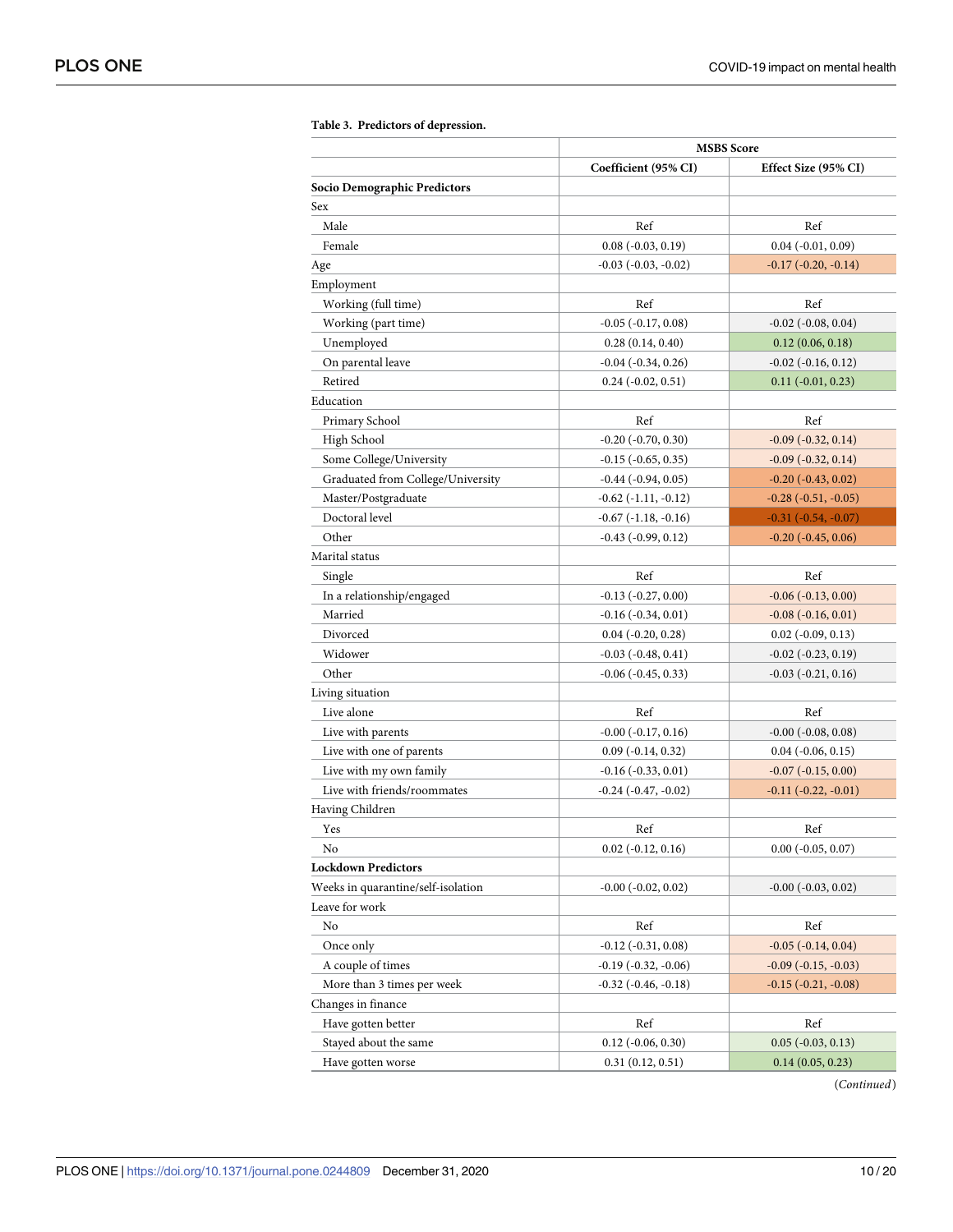|                                 | <b>MSBS</b> Score           |                             |
|---------------------------------|-----------------------------|-----------------------------|
|                                 | Coefficient (95% CI)        | Effect Size (95% CI)        |
| Obtain all basic supplies       |                             |                             |
| Yes                             | Ref                         | Ref                         |
| N <sub>0</sub>                  | 0.47(0.26, 0.68)            | 0.21(0.12, 0.30)            |
| Inner living space (m2)         | $-0.00$ $(-0.00, 0.00)$     | $-0.04$ $(-0.06, -0.01)$    |
| Outer space (m2)                | $0.00$ ( $-0.00$ , $0.00$ ) | $0.00$ ( $-0.02$ , $0.02$ ) |
| <b>Social Predictors</b>        |                             |                             |
| <b>Family Functioning Score</b> | 0.28(0.26, 0.30)            | 0.23(0.21, 0.25)            |
| Perceived Social support        |                             |                             |
| Low                             | Ref                         | Ref                         |
| Moderate                        | $-0.69$ $(-0.80, -0.58)$    | $-0.31$ $(-0.35, -0.26)$    |
| High                            | $-1.23$ $(-1.36, -1.10)$    | $-0.54$ $(-0.60, -0.48)$    |
| <b>Psychological Predictors</b> |                             |                             |
| Mindfulness                     | $-0.13(-0.14,-0.11)$        | $-0.18(-0.20, -0.16)$       |
| Psychological Flexibility       | $-0.19(-0.21,-0.18)$        | $-0.35$ $(-0.37, -0.33)$    |

<span id="page-10-0"></span>**Table 3.** (Continued)

*Note*: Effect size interpretation: tiny (0–0.05); very small (0.05–0.10); small (0.10–0.20); medium (0.20–0.30); large (0.30–0.40); very large (*>*.40); Color code: light green–dark green (tiny–very large positive effect); light red–dark red (tiny–very large negative effect)

#### <https://doi.org/10.1371/journal.pone.0244809.t003>

The amount of positive affect reported on average within countries was similar for most countries with the exception of one country with lower reported levels than average with a large effect size (Finland (-2.96, 95%CI, -4.19, -1.73)) and one with higher reported levels than average with a large effect size (Portugal (2.96, 95%CI, 2.12, 3.80)). See supporting [information](#page-15-0) for information on each country ([S2](#page-15-0)[–S6](#page-16-0) Tables).

With respect to negative affect, social support (high support vs low support  $(-2.74, 95\%CI,$ -3.2, -2.29) and psychological flexibility (-0.62, 95%CI, -0.66, -0.58) were again the strongest associated predictors, with large effects. Higher education levels were also associated with lower levels of negative affect, with a medium effect (see [Table](#page-11-0) 4, PANAS-Negative). Higher levels of negative affect were noted, with medium effect sizes, for the predictors: worsening of finances (1.75, 95%CI, 1.10, 2.40) and not being able to obtain all basic supplies (1.6, 95%CI, 0.89, 2.31).

The amount of negative affect reported on average within countries was similar for most countries with the exception of few countries with lower reported negative affect levels than average with a very large effect sizes (Switzerland (-4.96, 95%CI, -5.91, -4.01), Germany (-4.70, 95%CI, -6.03, -3.37) & Austria (-6.49, 95%CI, -7.65, -5.33)) and one with a large effect size (Montenegro (-3.56, 95%CI, -5.39, -1.73). The average amount of negative affect was higher than average in two countries, with very large effects size (Turkey (5.75, 95%CI, 4.92, 6.59) & Finland (7.57, 95%CI, 5.80, 9.34)). See supporting [information](#page-15-0) for information on each country ([S2](#page-15-0)–[S6](#page-16-0) Tables).

**Wellbeing.** Results of multivariate analyses for the outcome of wellbeing can be seen in [Table](#page-13-0) 5. Once again, social support (high support vs low support (13.20, 95%CI, 12.39, 14.01)) and psychological flexibility (1.42, 95%CI, 1.34, 1.49) were the predictors with the largest effect sizes (very large) on wellbeing. Higher education levels were associated with higher levels of wellbeing with a medium to large effect sizes (see [Table](#page-13-0) 5). Medium negative effect sizes were noted for family functioning (-1.98, 95%CI, -2.12, -1.83) and inability to obtain all basic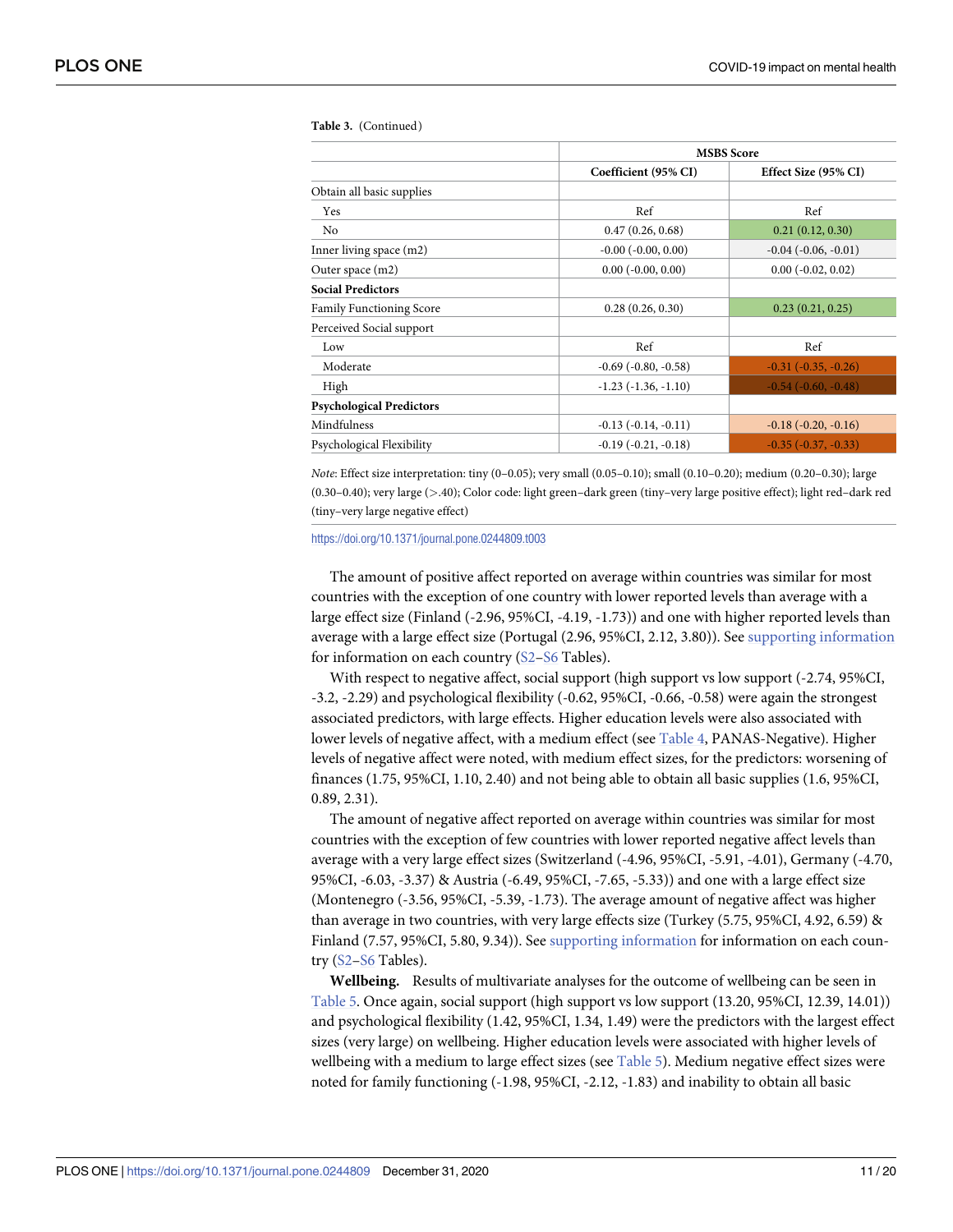### <span id="page-11-0"></span>**[Table](#page-8-0) 4. Predictors of affect.**

|                                     | <b>PANAS-Positive</b>         |                             | PANAS-Negative                |                             |
|-------------------------------------|-------------------------------|-----------------------------|-------------------------------|-----------------------------|
|                                     | Coefficient (95% CI)          | Effect Size (95% CI)        | Coefficient (95% CI)          | Effect Size (95% CI)        |
| Socio Demographic Predictors        |                               |                             |                               |                             |
| Sex                                 |                               |                             |                               |                             |
| Male                                | Ref                           | Ref                         | Ref                           | Ref                         |
| Female                              | $-1.19(-1.57, -0.81)$         | $-0.15$ $(-0.19, -0.10)$    | 1.22(0.85, 1.56)              | 0.16(0.11, 0.21)            |
| Age                                 | 0.09(0.07, 0.11)              | 0.15(0.12, 0.19)            | $-0.08$ $(-0.10, -0.06)$      | $-0.15$ $(-0.18, -0.11)$    |
| Employment                          |                               |                             |                               |                             |
| Working (full time)                 | Ref                           | Ref                         | Ref                           | Ref                         |
| Working (part time)                 | $-0.41$ $(-0.86, 0.03)$       | $-0.05$ $(-0.11, 0.00)$     | $0.17$ ( $-0.26$ , $0.61$ )   | $0.02$ ( $-0.03$ , $0.08$ ) |
| Unemployed                          | $-1.13$ $(-1.59, -0.66)$      | $-0.14$ $(-0.20, -0.08)$    | 0.72(0.27, 1.17)              | 0.10(0.04, 0.15)            |
| On parental leave                   | $-0.24$ $(-1.31, 0.84)$       | $-0.03$ $(-0.16, 0.11)$     | $0.68(-0.36, 1.72)$           | $0.09$ ( $-0.05, 0.23$ )    |
| Retired                             | $-1.12$ ( $-2.06$ , $-0.18$ ) | $-0.14$ $(-0.26, -0.02)$    | $-0.28(-1.19, 0.63)$          | $-0.04$ $(-0.16, 0.08)$     |
| Education                           |                               |                             |                               |                             |
| Primary School                      | Ref                           | Ref                         | Ref                           | Ref                         |
| High School                         | 1.83(0.06, 3.61)              | 0.23(0.01, 0.46)            | $-2.16(-3.87, -0.44)$         | $-0.29$ $(-0.51, -0.06)$    |
| Some College/University             | $1.66(-0.12, 3.43)$           | $0.21 (-0.02, 0.43)$        | $-1.75$ ( $-3.47, -0.04$ )    | $-0.24$ $(-0.46, -0.01)$    |
| Graduated from College/University   | 1.98(0.22, 3.73)              | 0.25(0.03, 0.47)            | $-2.21$ $(-3.90, -0.51)$      | $-0.30$ $(-0.52, -0.07)$    |
| Master/Postgraduate                 | 2.41(0.65, 4.44)              | 0.30(0.08, 0.53)            | $-2.53$ $(-4.23, -0.83)$      | $-0.35$ $(-0.57, -0.12)$    |
| Doctoral level                      | 2.62(0.79, 4.44)              | 0.33(0.10, 0.56)            | $-2.09$ ( $-3.85$ , $-0.34$ ) | $-0.28$ $(-0.51, -0.04)$    |
| Other                               | $1.87(-0.11, 3.84)$           | $0.24$ ( $-0.01$ , $0.48$ ) | $-1.61$ $(-3.52, 0.29)$       | $-0.21$ $(-0.47, 0.04)$     |
| Marital status                      |                               |                             |                               |                             |
| Single                              | Ref                           | Ref                         | Ref                           | Ref                         |
| In a relationship/engaged           | $0.43$ ( $-0.05, 0.90$ )      | $0.05$ ( $-0.01$ , $0.12$ ) | $-0.12$ $(-0.58, 0.35)$       | $-0.02$ $(-0.08, 0.05)$     |
| Married                             | $0.32$ ( $-0.31$ , $0.95$ )   | $0.04$ ( $-0.04$ , $0.12$ ) | $-0.43$ $(-1.04, 0.17)$       | $-0.06$ $(-0.14, 0.02)$     |
| Divorced                            | $0.37(-0.48, 1.22)$           | $0.05$ ( $-0.06, 0.16$ )    | $-0.89(-1.71,-0.07)$          | $-0.12$ $(-0.23, -0.01)$    |
| Widower                             | $-0.22$ $(-1.79, 1.36)$       | $-0.03$ $(-0.23, 0.17)$     | $-0.65$ $(-2.18, 0.86)$       | $-0.09(-0.29, 0.11)$        |
| Other                               | $-0.18$ $(-1.58, 1.22)$       | $-0.02$ $(-0.20, 0.16)$     | $-0.70$ $(-2.04, 0.65)$       | $-0.09$ $(-0.27, 0.09)$     |
| Living situation                    |                               |                             |                               |                             |
| Live alone                          | Ref                           | Ref                         | Ref                           | Ref                         |
| Live with parents                   | $0.39(-0.21, 1.00)$           | $0.05$ ( $-0.03$ , $0.13$ ) | $-0.01$ $(-0.56, 0.60)$       | $-0.00$ $(-0.08, 0.08)$     |
| Live with one of parents            | $-0.31(-1.13, 0.51)$          | $-0.04$ $(-0.14, 0.06)$     | $0.49(-0.29, 1.28)$           | $0.07$ ( $-0.04$ , $0.17$ ) |
| Live with my own family             | 0.69(0.09, 1.29)              | 0.09(0.01, 0.16)            | $-0.49$ $(-1.06, 0.09)$       | $-0.06$ $(-0.14, 0.01)$     |
| Live with friends/roommates         | 1.13(0.33, 1.93)              | 0.14(0.04, 0.25)            | $0.15$ ( $-0.62$ , $0.91$ )   | $0.02$ ( $-0.08$ , $0.12$ ) |
| Having children                     |                               |                             |                               |                             |
| Yes                                 | Ref                           | Ref                         | Ref                           | Ref                         |
| No                                  | $-0.61$ $(-1.11, -0.11)$      | $-0.07$ $(-0.14, -0.01)$    | $-1.23$ $(-1.71, -0.75)$      | $-0.16$ $(-0.22, -0.10)$    |
| Lockdown predictors                 |                               |                             |                               |                             |
| Weeks in quarantine /self-isolation | $0.03$ ( $-0.03$ , $0.09$ )   | $0.01$ ( $-0.01$ , $0.04$ ) | $0.06$ ( $-0.01$ , $0.11$ )   | 0.02(0.00, 0.05)            |
| Leave for work                      |                               |                             |                               |                             |
| $\rm No$                            | Ref                           | Ref                         | Ref                           | Ref                         |
| Once only                           | 0.75(0.06, 1.44)              | 0.10(0.01, 0.19)            | $-0.48$ $(-1.13, 0.18)$       | $-0.06$ $(-0.15, 0.02)$     |
| A couple of times                   | 1.21(0.74, 1.67)              | 0.16(0.10, 0.22)            | $-0.73$ $(-1.17, -0.29)$      | $-0.10$ $(-0.16, -0.04)$    |
| More than 3 times per week          | 1.68(1.18, 2.17)              | 0.22(0.15, 0.28)            | $-0.84$ $(-1.31, -0.37)$      | $-0.11$ $(-0.18, -0.05)$    |
| Changes in finance                  |                               |                             |                               |                             |
| Have gotten better                  | Ref                           | Ref                         | Ref                           | Ref                         |
| Stayed about the same               | $-0.56$ $(-1.20, 7.95)$       | $-0.07$ $(-0.15, 0.01)$     | $0.33$ (-0.28, 0.941.23)      | $0.05$ ( $-0.04$ , $0.13$ ) |
| Have gotten worse                   | $-1.03$ $(-1.71, -0.36)$      | $-0.13$ $(-0.21, -0.04)$    | 1.75(1.10, 2.40)              | 0.24(0.15, 0.33)            |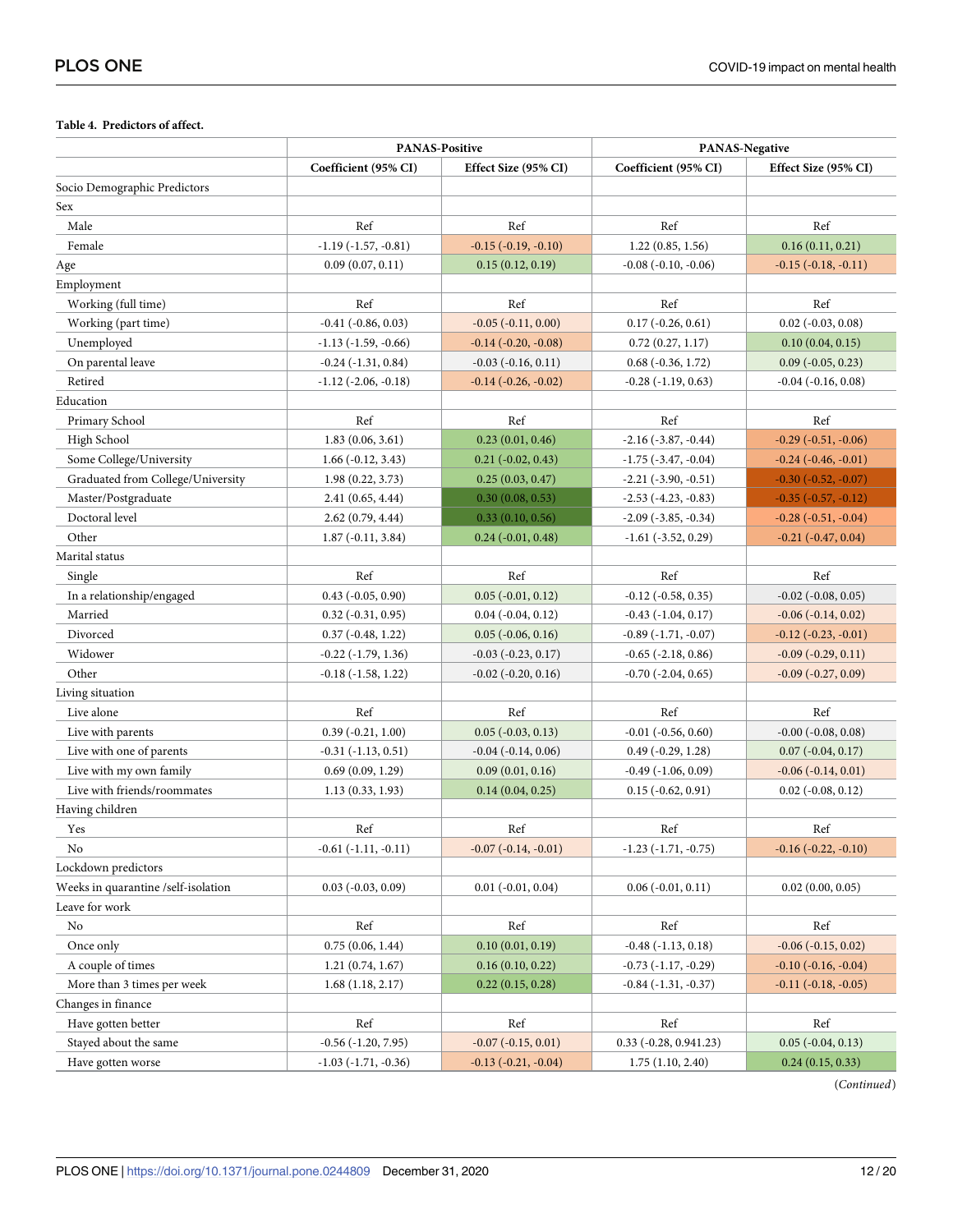|                                 | <b>PANAS-Positive</b>         |                             | <b>PANAS-Negative</b>       |                          |
|---------------------------------|-------------------------------|-----------------------------|-----------------------------|--------------------------|
|                                 | Coefficient (95% CI)          | Effect Size (95% CI)        | Coefficient (95% CI)        | Effect Size (95% CI)     |
| Obtain all basic supplies       |                               |                             |                             |                          |
| Yes                             | Ref                           | Ref                         | Ref                         | Ref                      |
| No                              | $-1.34$ ( $-2.09$ , $-0.60$ ) | $-0.17$ $(-0.26, -0.08)$    | 1.60(0.89, 2.31)            | 0.21(0.12, 0.30)         |
| Inner living space (m2)         | 0.00(0.00, 0.00)              | 0.07(0.04, 0.09)            | $-0.00$ $(-0.00, 0.00)$     | $-0.00$ $(-0.03, 0.02)$  |
| Outer space (m2)                | $0.00$ ( $-0.00$ , $0.00$ )   | $0.03$ ( $-0.02$ , $0.03$ ) | $-0.00$ $(-0.00, 0.00)$     | $-0.02$ $(-0.05, 0.00)$  |
| Social Predictors               |                               |                             |                             |                          |
| <b>Family Functioning Score</b> | $-0.81$ ( $-0.90, -0.73$ )    | $-0.19(-0.21, -0.17)$       | 0.87(0.79, 0.96)            | 0.21(0.19, 0.23)         |
| Perceived Social support        |                               |                             |                             |                          |
| Low                             | Ref                           | Ref                         | Ref                         | Ref                      |
| Moderate                        | 3.11(2.73, 3.49)              | 0.39(0.34, 0.44)            | $-1.92$ ( $-2.290, -1.54$ ) | $-0.22$ $(-0.27, -0.18)$ |
| High                            | 5.69(5.23, 6.16)              | 0.71(0.65, 0.77)            | $-2.74(-3.20, -2.29)$       | $-0.32$ $(-0.37, -0.27)$ |
| Psychological Predictors        |                               |                             |                             |                          |
| Mindfulness                     | 0.59(0.54, 0.64)              | 0.23(0.21, 0.25)            | $-0.50$ $(-0.55, -0.45)$    | $-0.21$ $(-0.23, -0.18)$ |
| Psychological Flexibility       | 0.77(0.74, 0.81)              | 0.39(0.37, 0.41)            | $-0.62$ $(-0.66, -0.58)$    | $-0.33$ $(-0.35, -0.31)$ |

#### <span id="page-12-0"></span>**Table 4.** (Continued)

*Note*: Effect size interpretation: tiny (0–0.05); very small (0.05–0.10); small (0.10–0.20); medium (0.20–0.30); large (0.30–0.40); very large (*>*.40); Color code: light green–dark green (tiny–very large positive effect); light red–dark red (tiny–very large negative effect).

<https://doi.org/10.1371/journal.pone.0244809.t004>

supplies (-3.27, 95%CI, -4.67, -1.87). Two medium positive effect sizes were observed: mindfulness (0.95, 95%CI, 0.86–1.04) and living with friends/roommates ((3.04, 95%CI, 1.59, 4.48), relative to living alone).

The level of wellbeing reported on average within countries was similar for most countries with the exception of three countries with higher levels with large effect sizes (Austria (4.95, 95%CI, 3.55, 6.34), Finland (5.24, 95%CI, 3.10, 7.38), & Portugal (4.59, 95%CI, 3.12, 6.05)) and two countries with lower levels of wellbeing than average with large (Italy (-4.36, 95%CI, -11.06, 2.35)) and very large effect sizes (Hong Kong (-6.84, 95%CI, -8.02, -5.66)). See [support](#page-15-0)ing [information](#page-15-0) for information on each country [\(S2–](#page-15-0)[S6](#page-16-0) Tables).

## **Discussion**

The COVID-19 is the largest pandemic in modern history. This study assessed nearly 10,000 participants across many countries to examine the impact of the pandemic and resultant governmental lockdown measures on mental health. During the height of the lockdown, the pandemic was experienced as at least moderately stressful for most people, and 11% reported the highest levels of stress. Symptoms of depression were also high, including 25% of the sample indicating that the things they did were not reinforcing, 33% reporting high levels of boredom, and nearly 50% indicating they wasted a lot of time. Consistent with symptoms of stress and depression, 10% of participants were psychologically languishing. These results suggest that there is a subgroup of people who are especially suffering and that in about 50% of the respondents' levels of mental health was only moderate. Previous studies have found that along with low levels, even moderate levels of mental health (which consists of only moderate levels of emotional, psychological, and social well-being) are associated with increased subsequent disability, productivity loss, and healthcare use  $[35-37]$ . Not everyone was suffering, however, as evidenced by the nearly 40% of participants who reported levels of mental health consistent with flourishing. The present results, while serious, do not point to more severe reactions observed in previous samples of selective quarantined individuals or groups [[2\]](#page-17-0). Perhaps the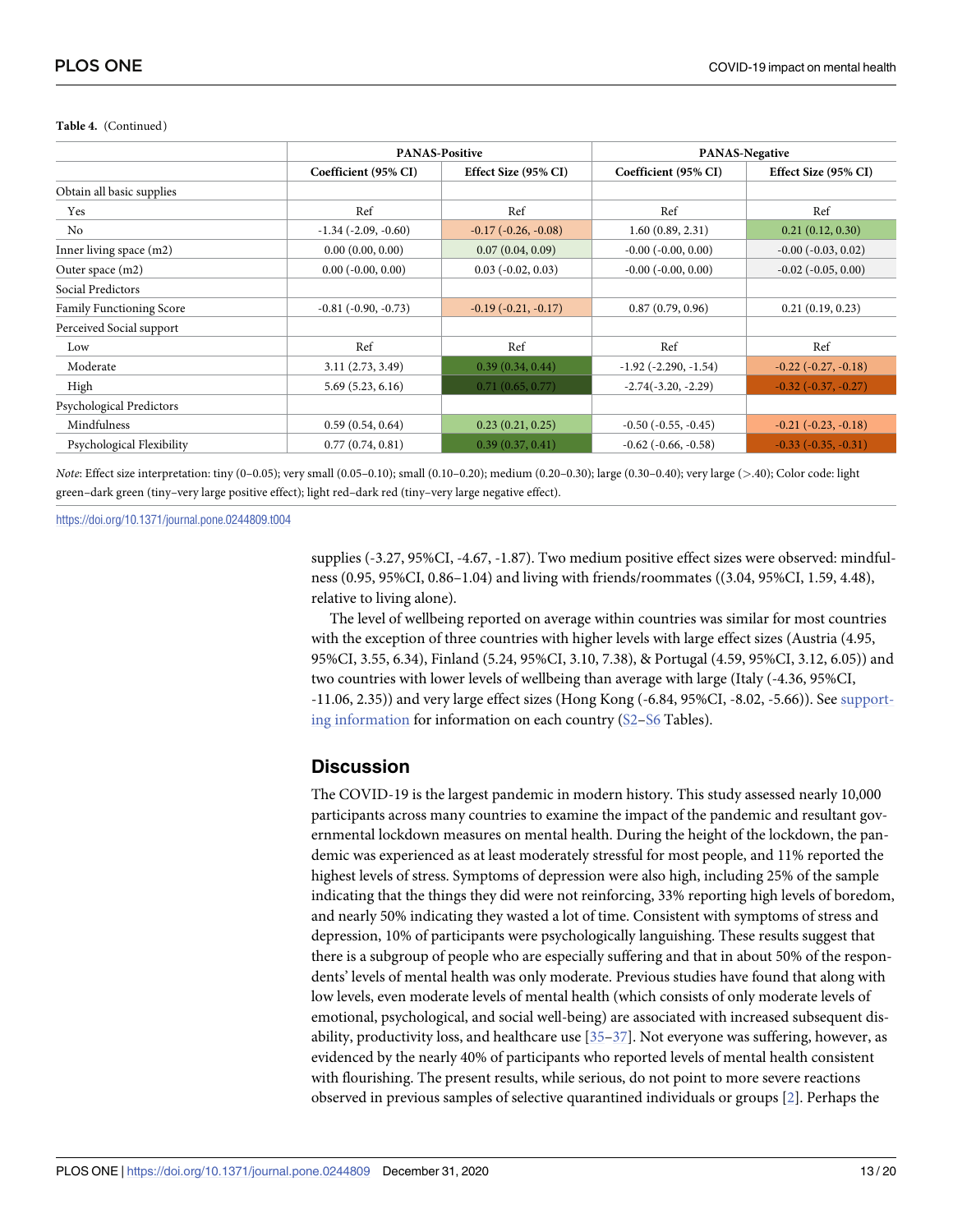<span id="page-13-0"></span>

|                                    | <b>MHC-SF-Total Score</b>   |                             |
|------------------------------------|-----------------------------|-----------------------------|
|                                    | Coefficient (95% CI)        | Effect Size (95% CI)        |
| Socio Demographic Predictors       |                             |                             |
| Sex                                |                             |                             |
| Male                               | Ref                         | Ref                         |
| Female                             | $0.21 (-0.47, 0.91)$        | $0.02$ ( $-0.03, 0.07$ )    |
| Age                                | 0.13(0.10, 0.17)            | 0.13(0.10, 0.16)            |
| Employment                         |                             |                             |
| Working (full time)                | Ref                         | Ref                         |
| Working (part time)                | $0.08(-0.74, 0.91)$         | $0.00 (-0.05, 0.07)$        |
| Unemployed                         | $-1.95$ ( $-2.80, -1.10$ )  | $-0.14$ $(-0.20, -0.08)$    |
| On parental leave                  | $1.00(-0.91, 2.92)$         | $0.07(-0.07, 0.21)$         |
| Retired                            | $-0.43$ $(-2.13, 1.26)$     | $-0.03$ $(-0.15, 0.09)$     |
| Education                          |                             |                             |
| Primary School                     | Ref                         | Ref                         |
| High School                        | $1.94 (-1.15, 5.03)$        | $0.15$ ( $-0.09$ , $0.38$ ) |
| Some College/University            | $1.86(-1.24, 4.97)$         | $0.14 (-0.09, 0.38)$        |
| Graduated from College/University  | $2.36(-0.69, 5.41)$         | $0.18(-0.05, 0.41)$         |
| Master/Postgraduate                | 3.34 (0.27, 6.40)           | 0.25(0.02, 0.49)            |
| Doctoral level                     | 4.13 (0.95, 7.31)           | 0.31(0.07, 0.56)            |
| Other                              | $2.65$ ( $-0.83, 6.12$ )    | $0.20$ (-0.06, 0.47)        |
| Marital status                     |                             |                             |
| Single                             | Ref                         | Ref                         |
| In a relationship/engaged          | 1.27(0.39, 2.15)            | 0.10(0.03, 0.16)            |
| Married                            | 1.99(0.84, 3.14)            | 0.15(0.06, 0.24)            |
| Divorced                           | 1.96(0.41, 3.51)            | 0.15(0.03, 0.26)            |
| Widower                            | $1.87(-0.96, 4.71)$         | $0.14 (-0.07, 0.36)$        |
| Other                              | $-1.46$ ( $-4.15$ , 1.22)   | $-0.11(-0.31, 0.09)$        |
| Living Situation                   |                             |                             |
| Live alone                         | Ref                         | Ref                         |
| Live with parents                  | 2.22 (1.12, 3.32)           | 0.17(0.08, 0.25)            |
| Live with one of parents           | $-0.07$ $(-1.56, 1.40)$     | $-0.00$ $(-0.12, 0.11)$     |
| Live with my own family            | 2.06(0.96, 3.15)            | 0.15(0.07, 0.24)            |
| Live with friends/roommates        | 3.04 (1.59, 4.48)           | 0.23(0.12, 0.34)            |
| Having Children                    |                             |                             |
| Yes                                | Ref                         | Ref                         |
| No                                 | $-1.11(-2.02, -0.19)$       | $-0.08(-0.14,-0.01)$        |
| <b>Lockdown Predictors</b>         |                             |                             |
| Weeks in quarantine/self-isolation | $-0.04$ ( $-0.15, 0.07$ )   | $-0.00$ $(-0.04, 0.02)$     |
| Leave for work                     |                             |                             |
| No                                 | Ref                         | Ref                         |
| Once only                          | $0.74$ ( $-0.54$ , $2.01$ ) | $0.05$ ( $-0.04$ , $0.15$ ) |
| A couple of times                  | 1.79(0.94, 2.64)            | 0.13(0.07, 0.20)            |
| More than 3 times per week         | 2.56 (1.65, 3.47)           | 0.19(0.12, 0.26)            |
| Changes in finance                 |                             |                             |
| Have gotten better                 | Ref                         | Ref                         |
| Stayed about the same              | $-0.96$ ( $-2.10, 0.19$ )   | $-0.07$ $(-0.15, 0.01)$     |
| Have gotten worse                  | $-2.17(-3.39, -0.95)$       | $-0.16(-0.25, -0.07)$       |

**[Table](#page-10-0) 5. Predictors of wellbeing.**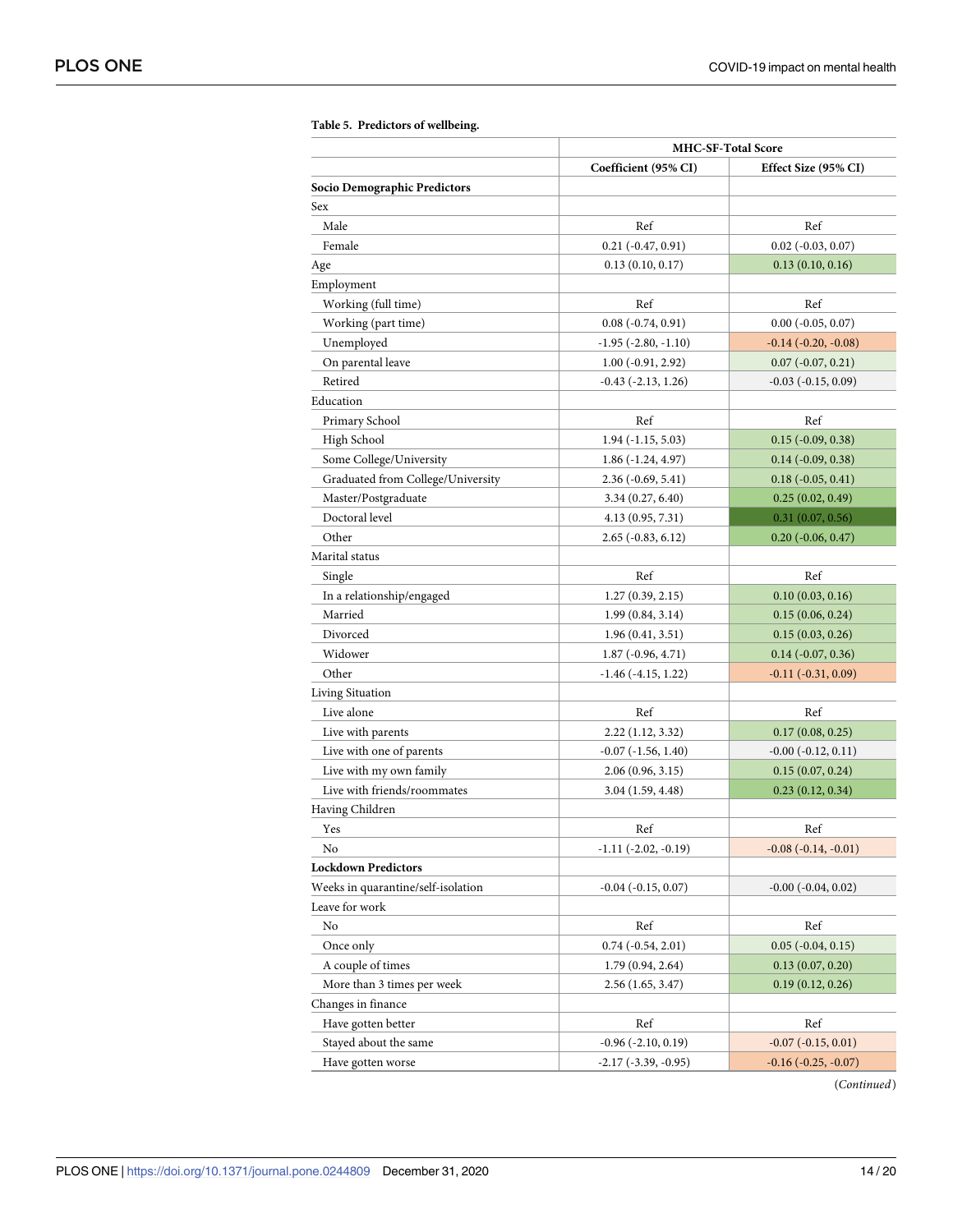|                                 | <b>MHC-SF-Total Score</b> |                          |
|---------------------------------|---------------------------|--------------------------|
|                                 | Coefficient (95% CI)      | Effect Size (95% CI)     |
| Obtain all basic supplies       |                           |                          |
| Yes                             | Ref                       | Ref                      |
| N <sub>0</sub>                  | $-3.27(-4.67,-1.87)$      | $-0.24$ $(-0.34, -0.14)$ |
| Inner living space $(m2)$       | 0.01(0.00, 0.01)          | 0.09(0.07, 0.12)         |
| Outer space (m2)                | 0.00(0.00, 0.00)          | 0.03(0.00, 0.05)         |
| <b>Social Predictors</b>        |                           |                          |
| <b>Family Functioning Score</b> | $-1.98(-2.12,-1.83)$      | $-0.26$ $(-0.28, -0.24)$ |
| Perceived Social support        |                           |                          |
| Low                             | Ref                       | Ref                      |
| Moderate                        | 7.78 (7.13, 8.43)         | 0.56(0.52, 0.61)         |
| High                            | 13.20 (12.39, 14.01)      | 0.95(0.90, 1.01)         |
| <b>Psychological Predictors</b> |                           |                          |
| Mindfulness                     | 0.95(0.86, 1.04)          | 0.22(0.20, 0.24)         |
| Psychological Flexibility       | 1.42(1.34, 1.49)          | 0.42(0.40, 0.44)         |

<span id="page-14-0"></span>**Table 5.** (Continued)

*Note*: Effect size interpretation: tiny (0–0.05); very small (0.05–0.10); small (0.10–0.20); medium (0.20–0.30); large (0.30–0.40); very large (*>*.40); Color code: light green–dark green (tiny–very large positive effect); light red–dark red (tiny–very large negative effect)

#### <https://doi.org/10.1371/journal.pone.0244809.t005>

previously reported distress in these groups is prevented when an entire country or world is in lockdown so that the feeling emerges that "everyone is in it together".

Importantly, a handful of predictors emerged that consistently predicted all outcomes: Social support, education level, finances, access to basic needs, and the ability to respond psychologically flexible. The consistency of results examining predictors is noteworthy, both in terms of the consistently strong predictors (e.g., social support, education, psychological flexibly, as well as loss of income and lack of access to necessities) and in terms of the other predictors that were either not predictive or only weakly so. All predictors were chosen based on theoretical ties to the outcomes, previous findings, and studies on quarantines [[2](#page-17-0)].

A novel finding was that people who left their house three or more times per week reported more positive affect than those that left their house less often. It is possible that these people experienced more variation, which contributed to positive affect. It is also possible they experienced a greater sense of normality. Future studies are encouraged to further investigate possible mechanisms through which this result unfolds.

Overall, these patterns did not differ substantially between countries. Although some differences did emerge, they were mostly inconsistent across outcomes. Three countries fared worse on two outcomes each: Hong Kong (stress & wellbeing); Turkey (stress & negative affect); and Finland (lower positive affect and higher negative affect)–though participants in Finland also reported higher levels of wellbeing than average. Two countries had more favorable outcomes than the average levels across all countries: Portugal (lower stress and higher wellbeing) and Austria (lower depression and higher wellbeing). The differences observed are likely due to a combination of chance, sampling, nation specific responses to the COVID-19 pandemic, cultural differences, and other factors playing out in the countries (e.g., political unrest [[38](#page-18-0)]). If replicated, future studies are encouraged to examine possible mechanisms of these outcomes.

This study provides valuable insights on several levels. First, it documents the mental health outcomes across a broad sample during the COVID-19 global pandemic. Second, it informs about the conditions and resilience factors (social support, education, and psychological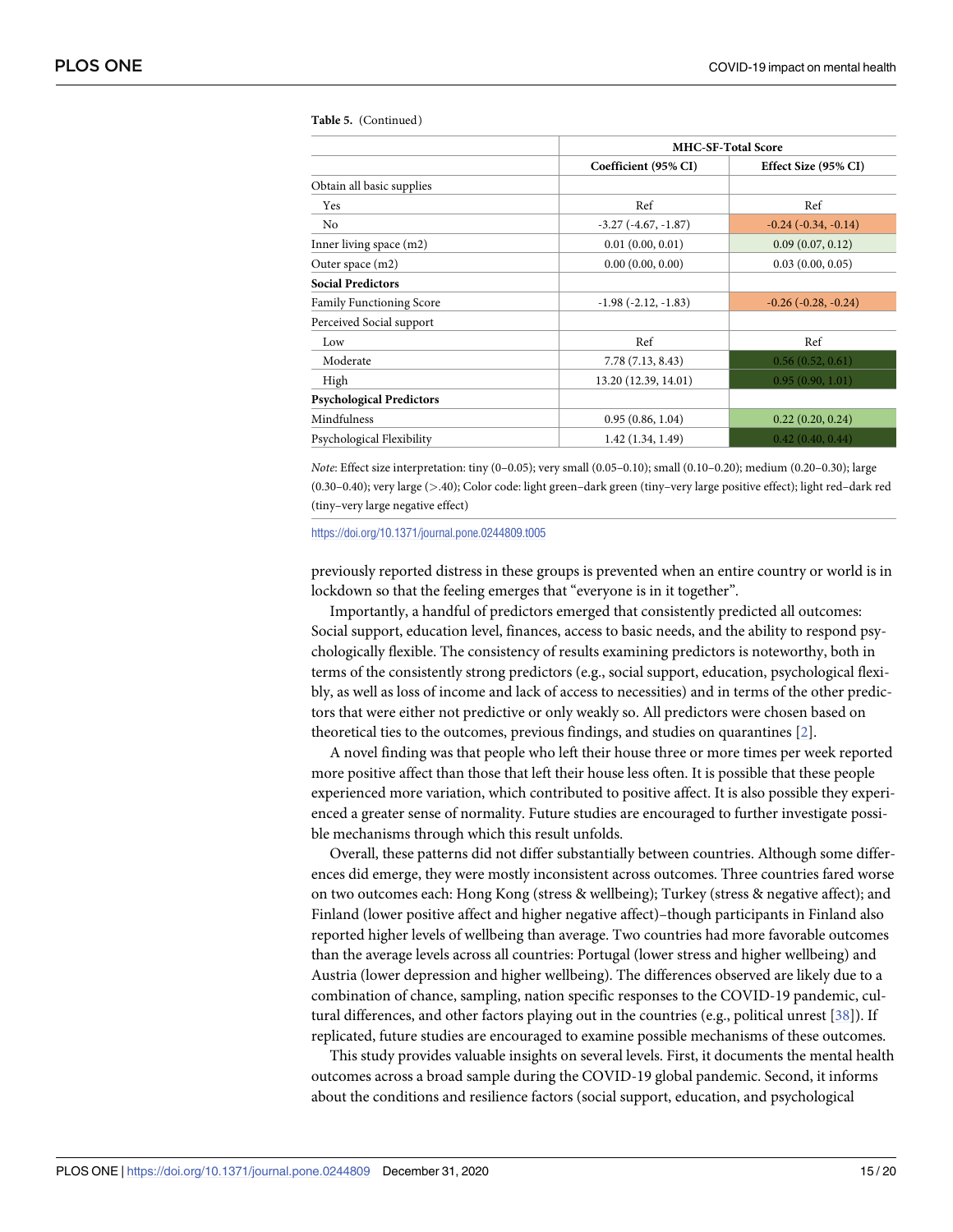<span id="page-15-0"></span>flexibility) and risk factors (loss of income and inability to get basic supplies) that affect mental health outcomes. Third, these factors can be used in future public health responses are being made, including those that require large scale lockdowns or quarantines. That is, public health officials should direct resources to identifying and supporting people with poor social support, income loss, and potentially lower levels of education and provide a strategy to mitigate special risks in these subpopulations. The importance of social support needs to be made clear to the public and to the degree possible mechanisms that can contribute to social support should be supported. Further, psychological flexibility is a trainable set of skills that has repeatedly been shown to ameliorate suffering [\[22,](#page-18-0) [39\]](#page-18-0); and can be widely distributed with modern technological intervention tools such as digital, internet, or virtual means [[40](#page-19-0)]. We do not claim, however, that psychological flexibility is the only factor that can be used for interventions. Instead, it is a recognized transdiagnostic factor assessed in this study and one that is feasible to be targeted and modified by interventions and prevention [\[41–43](#page-19-0)].

This study is limited by several important factors. First, the results are based on cross sectional analysis and correlations. As such, causation cannot be inferred and any delayed impact of the pandemic and lockdown on peoples' mental health was not captured. Second, all results of this survey were obtained via self-report questionnaires, which can be subject to retrospective response bias. Third, although the sample was large and based on varied recruitment sources, it was not representative of the population and undersampled people who suffered most from the pandemic (i.e., front line health care professionals, people in intensive care, etc.) or people without internet access, etc. Finally, the country-specific incidence rates and lockdown measures differed across countries. These were not assessed, but future studies are encouraged to investigate how such factors impact mental health outcomes.

These limitations notwithstanding, based on nearly 10,000 international participants, this study found that approximately 10% of the population was languishing during or shortly after the lockdown period. These finding have implications for public health initiatives. First, officials are urged to attend to, find, and target people who have little social support and/ or whose finances have worsened as a result of the measures. Second, public health interventions are further urged to target psychological processes such as psychological flexibility in general to potentially help buffer other risk factors for mental health. Likewise, availability of social support and information about where to get support and remain connected are needed. These recommendations should become part of public health initiatives designed to promote mental health in general, and should equally be considered when lockdowns or physical distancing are prescribed during a pandemic.

## **Supporting information**

**S1 [Table.](http://www.plosone.org/article/fetchSingleRepresentation.action?uri=info:doi/10.1371/journal.pone.0244809.s001) List of all countries included in the data set.** (PDF) **S2 [Table.](http://www.plosone.org/article/fetchSingleRepresentation.action?uri=info:doi/10.1371/journal.pone.0244809.s002) Geodemographic predictors for Perceived Stress Scale.** (PDF)

**S3 [Table.](http://www.plosone.org/article/fetchSingleRepresentation.action?uri=info:doi/10.1371/journal.pone.0244809.s003) Geodemographic predictors for MSBS–depression.** (PDF)

**S4 [Table.](http://www.plosone.org/article/fetchSingleRepresentation.action?uri=info:doi/10.1371/journal.pone.0244809.s004) Geodemographic predictors for PANAS positive.** (PDF)

**S5 [Table.](http://www.plosone.org/article/fetchSingleRepresentation.action?uri=info:doi/10.1371/journal.pone.0244809.s005) Geodemographic predictors for PANAS negative.** (PDF)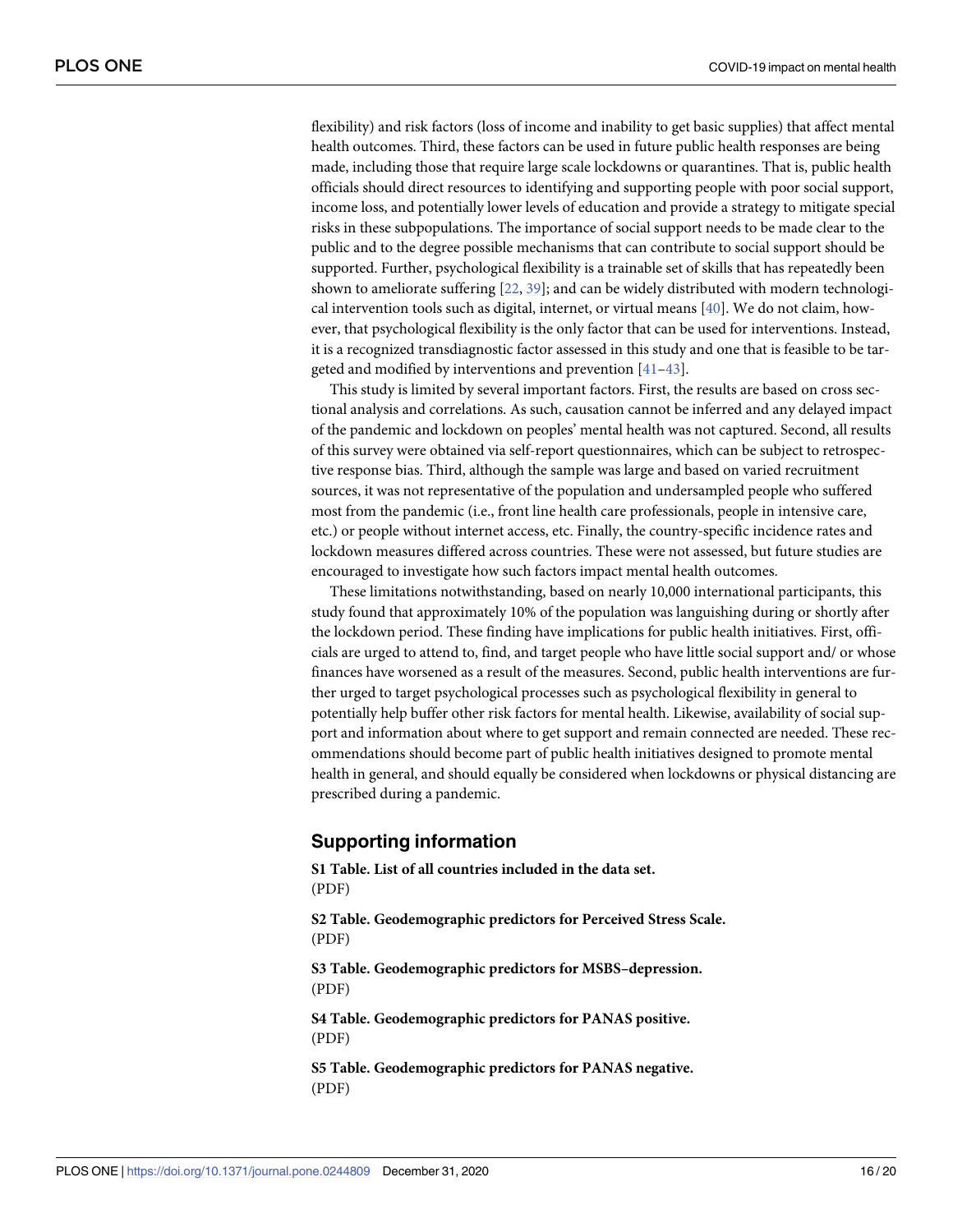<span id="page-16-0"></span>**S6 [Table.](http://www.plosone.org/article/fetchSingleRepresentation.action?uri=info:doi/10.1371/journal.pone.0244809.s006) Geodemographic predictors for MHCSF—mental health continuum.** (PDF)

**S1 [Appendix](http://www.plosone.org/article/fetchSingleRepresentation.action?uri=info:doi/10.1371/journal.pone.0244809.s007). Participation flowchart.** (PDF)

## **Acknowledgments**

We wish to thank the following people for their work in helping to implement the study: Spyros Demosthenous, Christiana Karashali, Diamanto Rovania (University of Cyprus); Maria Antoniade (European University of Cyprus); Ioanna Menoikou (Cyprus University of Technology); Elias Ioannou (University of Nicosia); Sonja Borner, Victoria Firsching-Block, Alexander Fenn (University of Basel); Cristīne Šneidere, Ingrīda Trups-Kalne, Lolita Vansovica, Sandra Feldmane, (Riga Stradinš University); David Nilsson (Lund University); Miguel A. Segura-Vargas (Fundación Universitaria Konrad Lorenz); Claudia Lenuța Rus, Catalina Otoiu, Cristina Vajaean (Babes-Bolyai University). We further wish to thank Fabio Coviello and Sonja Borner (University of Basel) for their help in preparing the manuscript.

## **Author Contributions**

**Conceptualization:** Andrew T. Gloster, Maria B. Garcia-Martin, Angelos P. Kassianos, Maria Karekla.

**Data curation:** Demetris Lamnisos.

**Formal analysis:** Demetris Lamnisos.

**Funding acquisition:** Andrew T. Gloster.

**Investigation:** Jelena Lubenko, Giovambattista Presti, Valeria Squatrito, Marios Constantinou, Christiana Nicolaou, Savvas Papacostas, Gökçen Aydın, Yuen Yu Chong, Wai Tong Chien, Ho Yu Cheng, Francisco J. Ruiz, Maria B. Garcia-Martin, Diana P. Obando-Posada, Miguel A. Segura-Vargas, Vasilis S. Vasiliou, Louise McHugh, Stefan Höfer, Adriana Baban, David Dias Neto, Ana Nunes da Silva, Jean-Louis Monestès, Javier Alvarez-Galvez, Marisa Paez-Blarrina, Francisco Montesinos, Sonsoles Valdivia-Salas, Dorottya Ori, Bartosz Kleszcz, Raimo Lappalainen, Iva Ivanović, David Gosar, Frederick Dionne, Rhonda M. Merwin.

**Methodology:** Andrew T. Gloster, Angelos P. Kassianos, Maria Karekla.

**Project administration:** Andrew T. Gloster, Angelos P. Kassianos, Maria Karekla.

**Resources:** Jelena Lubenko, Giovambattista Presti, Valeria Squatrito, Marios Constantinou, Christiana Nicolaou, Savvas Papacostas, Gökçen Aydın, Yuen Yu Chong, Wai Tong Chien, Ho Yu Cheng, Francisco J. Ruiz, Maria B. Garcia-Martin, Diana P. Obando-Posada, Miguel A. Segura-Vargas, Vasilis S. Vasiliou, Louise McHugh, Stefan Höfer, Adriana Baban, David Dias Neto, Ana Nunes da Silva, Jean-Louis Monestès, Javier Alvarez-Galvez, Marisa Paez-Blarrina, Francisco Montesinos, Sonsoles Valdivia-Salas, Dorottya Ori, Bartosz Kleszcz, Raimo Lappalainen, Iva Ivanović, David Gosar, Frederick Dionne, Rhonda M. Merwin.

**Supervision:** Andrew T. Gloster, Angelos P. Kassianos, Maria Karekla.

**Writing – original draft:** Andrew T. Gloster, Demetris Lamnisos, Angelos P. Kassianos, Maria Karekla.

**Writing – review & editing:** Andrew T. Gloster, Demetris Lamnisos, Jelena Lubenko, Giovambattista Presti, Valeria Squatrito, Marios Constantinou, Christiana Nicolaou, Savvas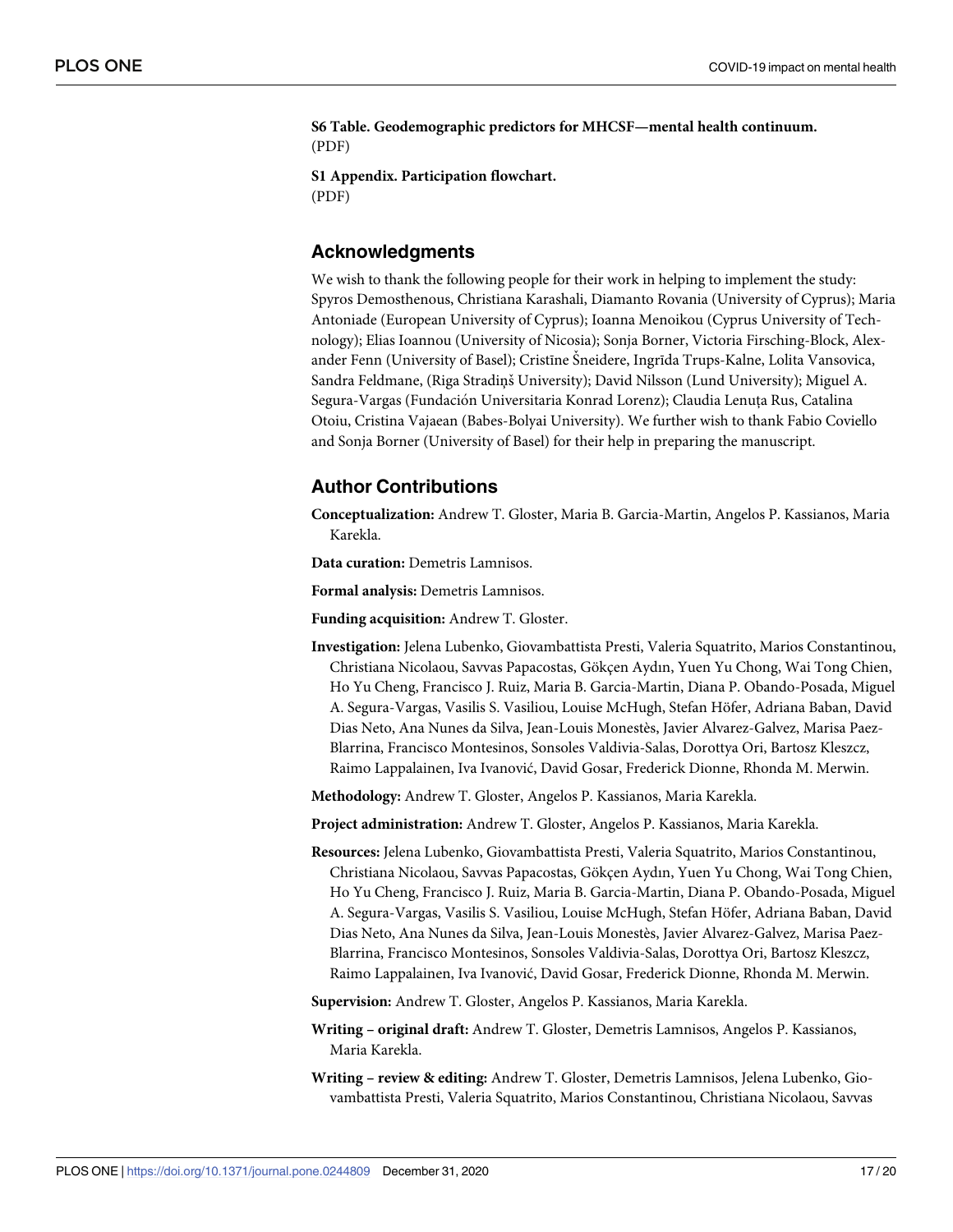<span id="page-17-0"></span>Papacostas, Gökçen Aydın, Yuen Yu Chong, Wai Tong Chien, Ho Yu Cheng, Francisco J. Ruiz, Maria B. Garcia-Martin, Diana P. Obando-Posada, Miguel A. Segura-Vargas, Vasilis S. Vasiliou, Louise McHugh, Stefan Höfer, Adriana Baban, David Dias Neto, Ana Nunes da Silva, Jean-Louis Monestès, Javier Alvarez-Galvez, Marisa Paez-Blarrina, Francisco Montesinos, Sonsoles Valdivia-Salas, Dorottya Ori, Bartosz Kleszcz, Raimo Lappalainen, Iva Ivanović, David Gosar, Frederick Dionne, Rhonda M. Merwin, Angelos P. Kassianos, Maria Karekla.

## **References**

- **[1](#page-1-0).** Presti G, McHugh L, Gloster A, Karekla M, Hayes SC. The dynamics of fear at the time of COVID-19: A contextual behavioral science perspective. Clin Neuropsychiatry. 2020; 17(2):65–71.
- **[2](#page-1-0).** Brooks SK, Webster RK, Smith LE, Woodland L, Wessely S, Greenberg N, et al. The psychological impact of quarantine and how to reduce it: rapid review of the evidence. Vol. 395, The Lancet. Lancet Publishing Group; 2020. p. 912–20.
- **[3](#page-1-0).** Kristensen P, Weisaeth L, Heir T. Bereavement and mental health after sudden and violent losses: A Review. Vol. 75, Psychiatry. Guilford Publications Inc; 2012. p. 76–97. [https://doi.org/10.1521/psyc.](https://doi.org/10.1521/psyc.2012.75.1.76) [2012.75.1.76](https://doi.org/10.1521/psyc.2012.75.1.76) PMID: [22397543](http://www.ncbi.nlm.nih.gov/pubmed/22397543)
- **[4](#page-1-0).** Lawrence BJ, Jayakody DMP, Bennett RJ, Eikelboom RH, Gasson N, Friedland PL. Hearing loss and depression in older adults: A systematic review and meta-analysis. Gerontologist. 2020. [https://doi.org/](https://doi.org/10.1093/geront/gnz009) [10.1093/geront/gnz009](https://doi.org/10.1093/geront/gnz009) PMID: [30835787](http://www.ncbi.nlm.nih.gov/pubmed/30835787)
- **[5](#page-1-0).** van Eersel JHW, Taris TW, Boelen PA. Reciprocal relations between symptoms of complicated grief, depression, and anxiety following job loss: A cross-lagged analysis. Clin Psychol. 2020 Mar;
- **[6](#page-1-0).** Alfano CA, Bower JL, Cowie J, Lau S, Simpson RJ. Long-duration space exploration and emotional health: Recommendations for conceptualizing and evaluating risk. Vol. 142, Acta Astronautica. Elsevier Ltd; 2018. p. 289–99.
- **[7](#page-1-0).** Berry JW, Hou F. Immigrant acculturation and wellbeing in Canada. Can Psychol. 2016 Nov; 57 (4):254–64.
- **[8](#page-1-0).** Shankar A, Rafnsson SB, Steptoe A. Longitudinal associations between social connections and subjective wellbeing in the English Longitudinal Study of Ageing. Psychol Health. 2015 Jun; 30(6):686–98. <https://doi.org/10.1080/08870446.2014.979823> PMID: [25350585](http://www.ncbi.nlm.nih.gov/pubmed/25350585)
- **[9](#page-1-0).** Kanter JW, Busch AM, Weeks CE, Landes SJ. The nature of clinical depression: Symptoms, syndromes, and behavior analysis. Vol. 31, Behavior Analyst. Association for Behavior Analysis; 2008. p. 1–21.
- **[10](#page-2-0).** Holt-Lunstad J, Smith TB, Baker M, Harris T, Stephenson D. Loneliness and Social Isolation as Risk Factors for Mortality: A Meta-Analytic Review. Perspect Psychol Sci. 2015 Mar; 10(2):227–37. [https://](https://doi.org/10.1177/1745691614568352) [doi.org/10.1177/1745691614568352](https://doi.org/10.1177/1745691614568352) PMID: [25910392](http://www.ncbi.nlm.nih.gov/pubmed/25910392)
- **[11](#page-2-0).** Ryan RM, Bernstein JH, Brown KW. Weekends, work, and well-being: Psychological need satisfactions and day of the week effects on mood, vitality, and physical symptoms. J Soc Clin Psychol. 2010 Jan; 29 (1):95–122.
- **[12](#page-2-0).** Koenig HG. Research on religion, spirituality, and mental health: A review. Vol. 54, Canadian Journal of Psychiatry. Canadian Psychiatric Association; 2009. p. 283–91. [https://doi.org/10.1177/](https://doi.org/10.1177/070674370905400502) [070674370905400502](https://doi.org/10.1177/070674370905400502) PMID: [19497160](http://www.ncbi.nlm.nih.gov/pubmed/19497160)
- **[13](#page-2-0).** Paul KI, Moser K. Unemployment impairs mental health: Meta-analyses. J Vocat Behav. 2009 Jun; 74 (3):264–82.
- **[14](#page-2-0).** Lund C, Myer L, Stein DJ, Williams DR, Flisher AJ. Mental illness and lost income among adult South Africans. Soc Psychiatry Psychiatr Epidemiol. 2013 May; 48(5):845–51. [https://doi.org/10.1007/](https://doi.org/10.1007/s00127-012-0587-5) [s00127-012-0587-5](https://doi.org/10.1007/s00127-012-0587-5) PMID: [23007296](http://www.ncbi.nlm.nih.gov/pubmed/23007296)
- **[15](#page-2-0).** Phillips DR, Siu OL, Yeh AGO, Cheng KHC. Informal social support and older persons' psychological well-being in Hong Kong. J Cross Cult Gerontol. 2008 Mar; 23(1):39–55. [https://doi.org/10.1007/](https://doi.org/10.1007/s10823-007-9056-0) [s10823-007-9056-0](https://doi.org/10.1007/s10823-007-9056-0) PMID: [18228121](http://www.ncbi.nlm.nih.gov/pubmed/18228121)
- **16.** Golden J, Conroy RM, Bruce I, Denihan A, Greene E, Kirby M, et al. Loneliness, social support networks, mood and wellbeing in community-dwelling elderly. Int J Geriatr Psychiatry. 2009 Jul; 24(7):694– 700. <https://doi.org/10.1002/gps.2181> PMID: [19274642](http://www.ncbi.nlm.nih.gov/pubmed/19274642)
- **17.** Gaymu J, Springer S. Living conditions and life satisfaction of older Europeans living alone: A gender and cross-country analysis. Ageing Soc. 2010 Oct; 30(7):1153–75.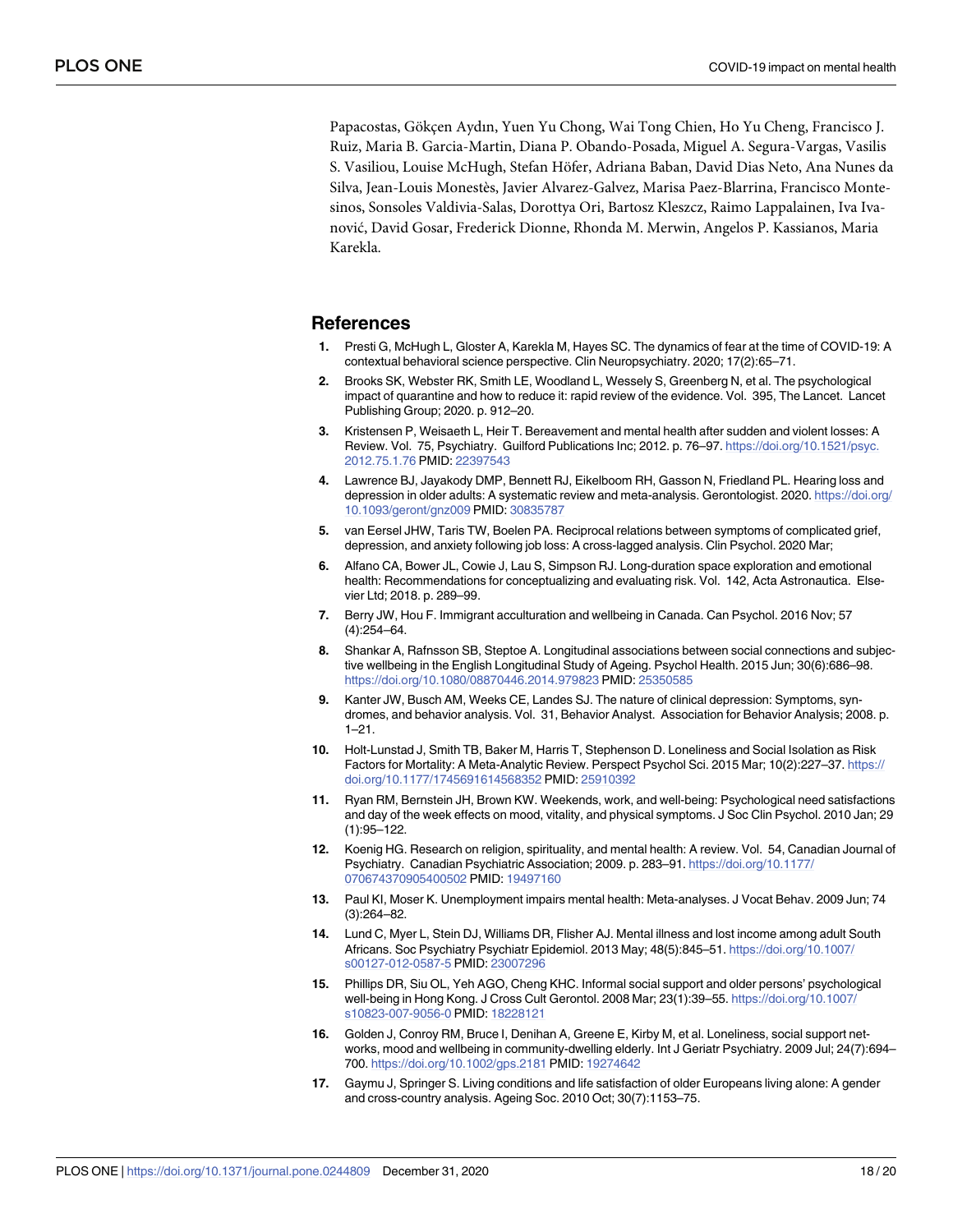- <span id="page-18-0"></span>**[18](#page-2-0).** Panayiotou G, Karekla M. Perceived social support helps, but does not buffer the negative impact of anxiety disorders on quality of life and perceived stress. Soc Psychiatry Psychiatr Epidemiol. 2013 Feb; 48(2):283–94. <https://doi.org/10.1007/s00127-012-0533-6> PMID: [22711064](http://www.ncbi.nlm.nih.gov/pubmed/22711064)
- **[19](#page-2-0).** Phillips TM. The Influence of Family Structure Vs. Family Climate on Adolescent Well-Being. Child Adolesc Soc Work J. 2012 Apr; 29(2):103–10.
- **[20](#page-2-0).** Schrodt P, Witt PL, Messersmith AS. A Meta-Analytical Review of Family Communication Patterns and their Associations with Information Processing, Behavioral, and Psychosocial Outcomes. Commun Monogr. 2008 Sep; 75(3):248–69.
- **[21](#page-2-0).** Chiesa A, Serretti A. Mindfulness-based stress reduction for stress management in healthy people: A review and meta-analysis. J Altern Complement Med. 2009 May; 15(5):593–600. [https://doi.org/10.](https://doi.org/10.1089/acm.2008.0495) [1089/acm.2008.0495](https://doi.org/10.1089/acm.2008.0495) PMID: [19432513](http://www.ncbi.nlm.nih.gov/pubmed/19432513)
- **[22](#page-15-0).** Gloster AT, Meyer AH, Lieb R. Psychological flexibility as a malleable public health target: Evidence from a representative sample. J Context Behav Sci. 2017; 6(2):166–71.
- **23.** Gu J, Strauss C, Bond R, Cavanagh K. How do mindfulness-based cognitive therapy and mindfulnessbased stress reduction improve mental health and wellbeing? A systematic review and meta-analysis of mediation studies. Vol. 37, Clinical Psychology Review. Elsevier Inc.; 2015. p. 1–12. [https://doi.org/10.](https://doi.org/10.1016/j.cpr.2015.01.006) [1016/j.cpr.2015.01.006](https://doi.org/10.1016/j.cpr.2015.01.006) PMID: [25689576](http://www.ncbi.nlm.nih.gov/pubmed/25689576)
- **[24](#page-2-0).** Panayiotou G, Karekla M, Mete I. Dispositional coping in individuals with anxiety disorder symptomatology: Avoidance predicts distress. J Context Behav Sci. 2014 Oct; 3(4):314–21.
- **[25](#page-3-0).** Mansfield AK, Keitner GI, Sheeran T. The Brief Assessment of Family Functioning Scale (BAFFS): a three-item version of the General Functioning Scale of the Family Assessment Device. Psychother Res. 2019 Sep; 29(6):824–31. <https://doi.org/10.1080/10503307.2017.1422213> PMID: [29351729](http://www.ncbi.nlm.nih.gov/pubmed/29351729)
- **[26](#page-3-0).** Dalgard O. Community health profile as tool for psychiatric prevention. Promot Ment Heal. 1996; 5:681– 95.
- **[27](#page-3-0).** Feldman G, Hayes A, Kumar S, Greeson J, Laurenceau JP. Mindfulness and emotion regulation: The development and initial validation of the Cognitive and Affective Mindfulness Scale-Revised (CAMS-R). J Psychopathol Behav Assess. 2007 Sep; 29(3):177–90.
- **[28](#page-4-0).** Gloster AT, Block VJ, Klotsche J, Villanueva J, Rinner MTB, Benoy C, et al. Psy-Flex: A Contextually Sensitive State Measure of Psychological Flexibility. In review.
- **[29](#page-4-0).** Cohen S. Perceived stress in a probability sample of the United States. In: The social psychology of health. Thousand Oaks, CA, US: Sage Publications, Inc; 1988. p. 31–67. (The Claremont Symposium on Applied Social Psychology.).
- **[30](#page-4-0).** Fahlman SA, Mercer-Lynn KB, Flora DB, Eastwood JD. Development and validation of the multidimensional state boredom scale. Assessment. 2013 Feb; 20(1):68–85. [https://doi.org/10.1177/](https://doi.org/10.1177/1073191111421303) [1073191111421303](https://doi.org/10.1177/1073191111421303) PMID: [21903683](http://www.ncbi.nlm.nih.gov/pubmed/21903683)
- **[31](#page-4-0).** Watson D, Clark LA, Tellegen A. Development and validation of brief measures of positive and negative affect: the PANAS scales. J Pers Soc Psychol. 1988; 54(6):1063. [https://doi.org/10.1037//0022-3514.](https://doi.org/10.1037//0022-3514.54.6.1063) [54.6.1063](https://doi.org/10.1037//0022-3514.54.6.1063) PMID: [3397865](http://www.ncbi.nlm.nih.gov/pubmed/3397865)
- **[32](#page-4-0).** Keyes CLM, Wissing M, Potgieter JP, Temane M, Kruger A, van Rooy S. Evaluation of the mental health continuum-short form (MHC-SF) in Setswana-speaking South Africans. Clin Psychol Psychother. 2008 May; 15(3):181–92. <https://doi.org/10.1002/cpp.572> PMID: [19115439](http://www.ncbi.nlm.nih.gov/pubmed/19115439)
- **[33](#page-5-0).** Bates D, Mächler M, Bolker BM, Walker SC. Fitting linear mixed-effects models using lme4. J Stat Softw. 2015 Oct; 67(1):1–48.
- **[34](#page-5-0).** Funder DC, Ozer DJ. Evaluating Effect Size in Psychological Research: Sense and Nonsense. Adv Methods Pract Psychol Sci. 2019 Jun; 2(2):156–68.
- **[35](#page-12-0).** Keyes CLM. The mental health continuum: From languishing to flourishing in life. J Health Soc Behav. 2002; 43(2):207–22. PMID: [12096700](http://www.ncbi.nlm.nih.gov/pubmed/12096700)
- **36.** Keyes CLM, Grzywacz JG. Health as a Complete State: The Added Value in Work Performance and Healthcare Costs. J Occup Environ Med. 2005 May; 47(5):523–32. [https://doi.org/10.1097/01.jom.](https://doi.org/10.1097/01.jom.0000161737.21198.3a) [0000161737.21198.3a](https://doi.org/10.1097/01.jom.0000161737.21198.3a) PMID: [15891532](http://www.ncbi.nlm.nih.gov/pubmed/15891532)
- **[37](#page-12-0).** Keyes CLM. Promoting and Protecting Mental Health as Flourishing: A Complementary Strategy for Improving National Mental Health. Am Psychol. 2007 Feb; 62(2):95–108. [https://doi.org/10.1037/0003-](https://doi.org/10.1037/0003-066X.62.2.95) [066X.62.2.95](https://doi.org/10.1037/0003-066X.62.2.95) PMID: [17324035](http://www.ncbi.nlm.nih.gov/pubmed/17324035)
- **[38](#page-14-0).** Ni MY, Yao XI, Leung KSM, Yau C, Leung CMC, Lun P, et al. Depression and post-traumatic stress during major social unrest in Hong Kong: a 10-year prospective cohort study. Lancet. 2020 Jan; 395 (10220):273–84. [https://doi.org/10.1016/S0140-6736\(19\)33160-5](https://doi.org/10.1016/S0140-6736%2819%2933160-5) PMID: [31928765](http://www.ncbi.nlm.nih.gov/pubmed/31928765)
- **[39](#page-15-0).** Gloster AT, Klotsche J, Ciarrochi J, Eifert G, Sonntag R, Wittchen HU, et al. Increasing valued behaviors precedes reduction in suffering: Findings from a randomized controlled trial using ACT. Behav Res Ther. 2017 Apr; 91:64–71. <https://doi.org/10.1016/j.brat.2017.01.013> PMID: [28160720](http://www.ncbi.nlm.nih.gov/pubmed/28160720)